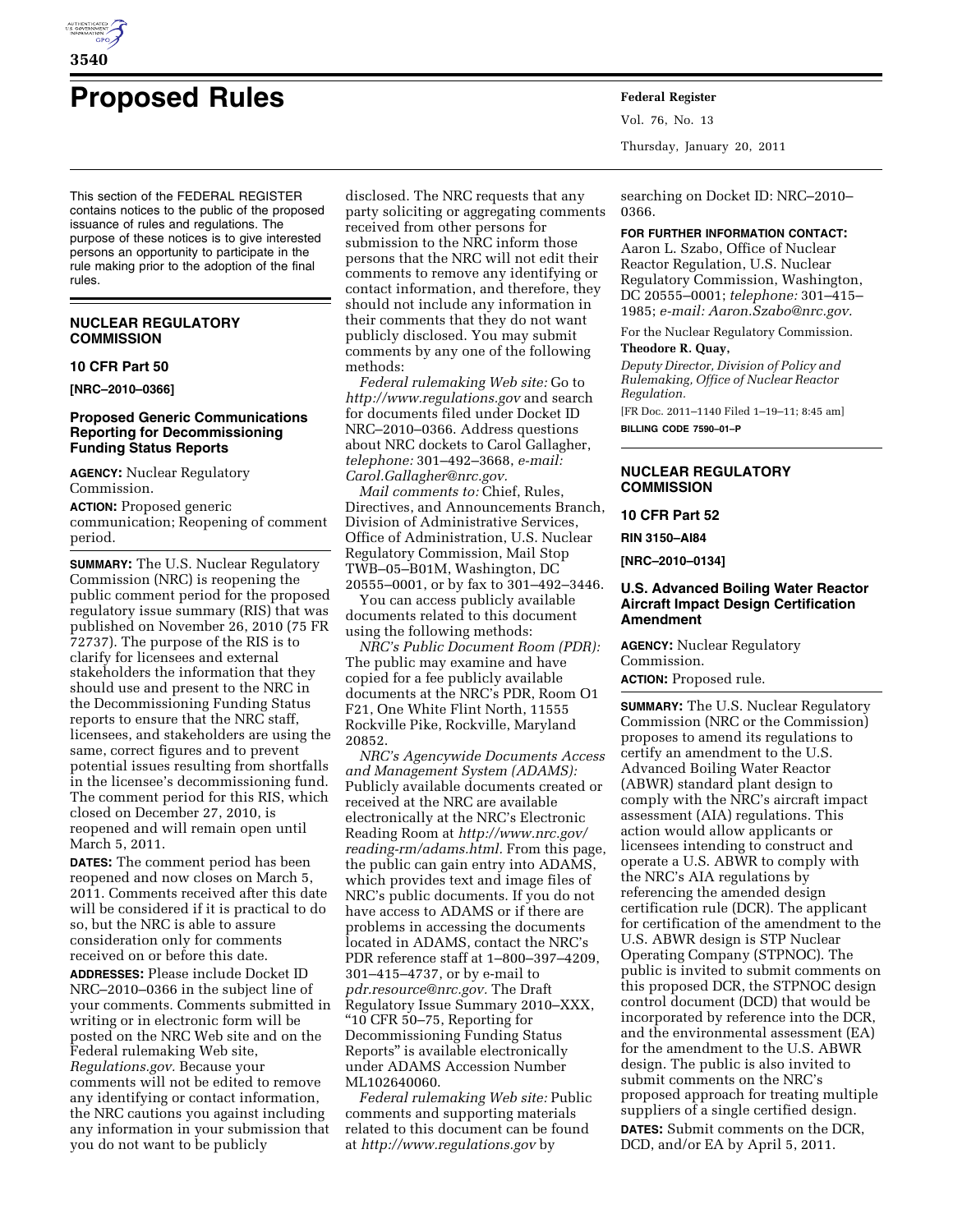Submit comments on the information collection aspects of this rule by February 22, 2011. Comments received after the above dates will be considered if it is practical to do so, but assurance of consideration cannot be given to comments received after these dates. **ADDRESSES:** Please include Docket ID NRC–2010–0134 in the subject line of your comments. For instructions on submitting comments and accessing documents related to this action, *see*  Section I, "Submitting Comments and Accessing Information'' in the **SUPPLEMENTARY INFORMATION** section of this document. You may submit comments by any one of the following methods.

• *Federal Rulemaking Web site:* Go to *<http://www.regulations.gov>* and search for documents filed under Docket ID NRC–2010–0134. Address questions about NRC dockets to Carol Gallagher, telephone 301–492–3668; e-mail *[Carol.Gallagher@nrc.gov.](mailto:Carol.Gallagher@nrc.gov)* 

• *Mail comments to:* Secretary, U.S. Nuclear Regulatory Commission, Washington, DC 20555–0001, ATTN: Rulemakings and Adjudications Staff.

• *E-mail comments to: [Rulemaking.Comments@nrc.gov.](mailto:Rulemaking.Comments@nrc.gov)* If you do not receive a reply e-mail confirming that we have received your comments, contact us directly at 301–415–1677.

• *Hand deliver comments to:* 11555 Rockville Pike, Rockville, Maryland 20852, between 7:30 a.m. and 4:15 p.m. Federal workdays; telephone 301–415– 1677.

• *Fax comments to:* Secretary, U.S. Nuclear Regulatory Commission at 301– 415–1101.

**FOR FURTHER INFORMATION CONTACT:** Ms. Nanette V. Gilles, Office of New Reactors, U.S. Nuclear Regulatory Commission, Washington, DC 20555– 0001; telephone at 301–415–1180; email: *[Nanette.Gilles@nrc.gov;](mailto:Nanette.Gilles@nrc.gov)* or Stacy Joseph, Office of New Reactors, U.S. Nuclear Regulatory Commission, Washington, DC 20555–0001; telephone 301–415–2849; e-mail: *[Stacy.Joseph@nrc.gov.](mailto:Stacy.Joseph@nrc.gov)* 

#### **SUPPLEMENTARY INFORMATION:**

- I. Submitting Comments and Accessing Information
- 
- II. Background III. Discussion
	- A. Technical Evaluation of STPNOC Amendment to U.S. ABWR Design
	- B. Regulatory and Policy Issues
	- C. Changes to Appendix A to Part 52— Design Certification Rule for the U.S. Advanced Boiling Water Reactor
- IV. Section-by-Section Analysis
	- A. Introduction (Section I)
	- B. Definitions (Section II)
	- C. Scope and Contents (Section III)
	- D. Additional Requirements and Restrictions (Section IV)
- E. Applicable Regulations (Section V)
- F. Issue Resolution (Section VI) G. Processes for Changes and Departures
- (Section VIII)
- H. Records and Reporting (Section X) V. Agreement State Compatibility
- VI. Availability of Documents
- VII. Procedures for Access to Sensitive Unclassified Non-Safeguards Information for Preparation of Comments on the Proposed Amendment to the U.S. ABWR Design Certification
- VIII. Plain Language
- IX. Voluntary Consensus Standards
- X. Finding of No Significant Environmental Impact: Availability
- XI. Paperwork Reduction Act Statement
- XII. Regulatory Analysis
- XIII. Regulatory Flexibility Act Certification
- XIV. Backfitting

## **I. Submitting Comments and Accessing Information**

Comments submitted in writing or in electronic form will be posted on the NRC Web site and on the Federal rulemaking Web site *[http://](http://www.regulations.gov)  [www.regulations.gov.](http://www.regulations.gov)* Because your comments will not be edited to remove any identifying or contact information, the NRC cautions you against including any information in your submission that you do not want to be publicly disclosed. The NRC requests that any party soliciting or aggregating comments received from other persons for submission to the NRC inform those persons that the NRC will not edit their comments to remove any identifying or contact information, and therefore, they should not include any information in their comments that they do not want publicly disclosed.

You can access publicly available documents related to this document using the following methods:

*NRC's Public Document Room (PDR):*  The public may examine and have copied for a fee publicly available documents at the NRC's PDR, Room O1– F21, One White Flint North, 11555 Rockville Pike, Rockville, Maryland 20852.

## *NRC's Agencywide Documents Access and Management System (ADAMS)*

Publicly available documents created or received at the NRC are available electronically at the NRC's Electronic Reading Room at *[http://www.nrc.gov/](http://www.nrc.gov/reading-rm/adams.html)  [reading-rm/adams.html.](http://www.nrc.gov/reading-rm/adams.html)* From this page, the public can gain entry into ADAMS, which provides text and image files of NRC's public documents. If you do not have access to ADAMS or if there are problems in accessing the documents located in ADAMS, contact the NRC's PDR reference staff at 1–800–397–4209, or 301–415–4737, or by e-mail to *[PDR.Resource@nrc.gov.](mailto:PDR.Resource@nrc.gov)* 

*Federal Rulemaking Web site:* Public comments and supporting materials related to this proposed rule can be found at *<http://www.regulations.gov>* by searching on Docket ID: NRC-2010-0134.

Documents that are not publicly available because they are considered to be either Sensitive Unclassified Non-Safeguards Information (SUNSI) (including SUNSI constituting proprietary information), or Safeguards Information (SGI) may be available to interested persons who may wish to comment on the proposed design certification amendment. Interested persons shall follow the procedures described in the **SUPPLEMENTARY INFORMATION** section of this document, Section VII, "Procedures for Access to Sensitive Unclassified Non-Safeguards Information and Safeguards Information for Preparation of Comments on the Proposed Amendment to the U.S. ABWR Design Certification.''

#### **II. Background**

Title 10 of the Code of Federal Regulations, (10 CFR) Part 52 ''Licenses, Certifications, and Approvals for Nuclear Power Plants,'' Subpart B, presents the process for obtaining standard design certifications. Section 52.63, ''Finality of standard design certifications,'' provides criteria for determining when the Commission may amend the certification information for a previously certified standard design in response to a request for amendment from any person. On June 30, 2009, STPNOC tendered its application with the NRC for amendment of the U.S. ABWR standard plant design certification to comply with the requirements of 10 CFR 50.150, ''Aircraft impact assessment'' (ADAMS Accession Number ML092040048). STPNOC submitted this application in accordance with 10 CFR 52.63. STPNOC proposed several changes to the certified U.S. ABWR design to comply with 10 CFR 50.150, including the addition of an alternate feedwater injection system, the addition and upgrading of fire barriers and doors, and the strengthening of certain structural barriers. The NRC formally accepted the application as a docketed application for amendment to the U.S. ABWR design certification (Docket No. 52–001) on December 1, 2009 (74 FR 62829).

On June 12, 2009 (74 FR 28112), the NRC amended its regulations to require applicants for new nuclear power reactor designs to perform a designspecific assessment of the effects of the impact of a large, commercial aircraft (the AIA rule). These new provisions in 10 CFR 50.150 require applicants to use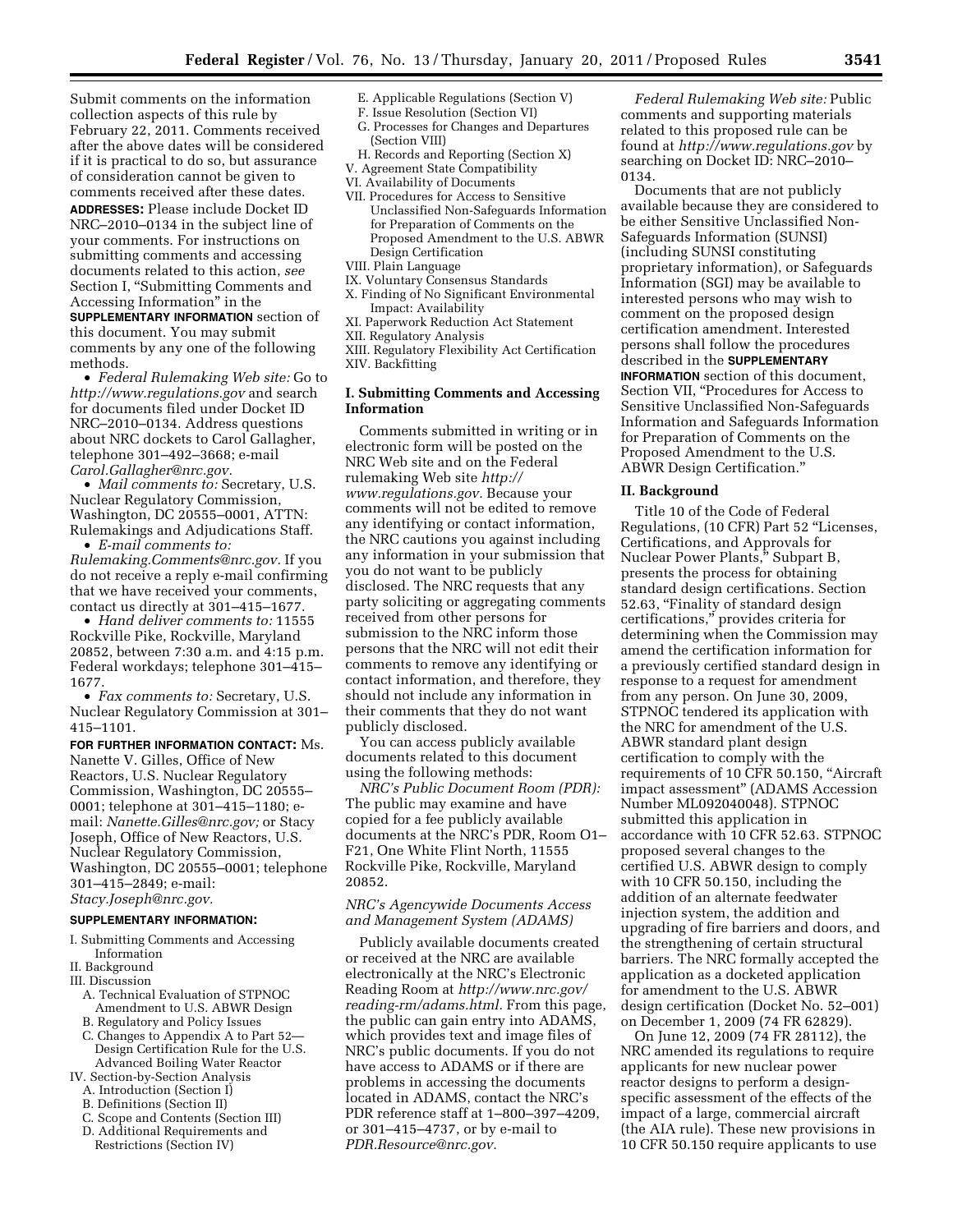realistic analyses to identify and incorporate design features and functional capabilities to ensure, with reduced use of operator actions, that (1) the reactor core remains cooled or the containment remains intact, and (2) spent fuel cooling or spent fuel pool integrity is maintained. When it issued the AIA rule, the Commission stated that the requirements in existence at that time, in conjunction with the March 2009 revisions to 10 CFR 50.54 to address loss of large areas of the plant due to explosions or fires, would continue to provide adequate protection of the public health and safety and the common defense and security. Nevertheless, the Commission decided to also require applicants for new nuclear power reactors to incorporate into their design additional features to show that the facility can withstand the effects of an aircraft impact. The Commission stated that the AIA rule to address the capability of new nuclear power reactors relative to an aircraft impact is based both on enhanced public health and safety and enhanced common defense and security, but is not necessary for adequate protection. Rather, the AIA rule's goal is to enhance the facility's inherent robustness at the design stage.

The AIA rule requirements apply to various categories of applicants, including applicants for combined licenses (COLs) that reference a standard design certification issued before the effective date of the AIA rule, which have not been amended to comply with the rule. These COL applicants have two methods by which they can comply with 10 CFR 50.150. They can request an amendment to the certified design or they can address the requirements of 10 CFR 50.150 directly in their COL application. STPNOC submitted an application for a COL on September 20, 2007. STPNOC has requested this amendment to the U.S. ABWR certified design to address the requirements of the AIA rule.

#### **III. Discussion**

## *A. Technical Evaluation of STPNOC Amendment to U.S. ABWR Design*

The NRC's review of the applicant's proposed amendment to the U.S. ABWR design certification confirmed that the applicant has complied with 10 CFR 50.150. Specifically, the staff confirmed that the applicant adequately described key AIA design features and functional capabilities in accordance with the AIA rule and conducted an assessment reasonably formulated to identify design features and functional capabilities to show, with reduced use of operator

action, that the facility can withstand the effects of an aircraft impact. In addition, the staff determined that there will be no adverse impacts from complying with the requirements for consideration of aircraft impacts on conclusions reached by the NRC in its review of the original U.S. ABWR design certification. Finally, the staff determined that STPNOC and its contractors are technically qualified to perform the design work associated with the amended portion of the U.S. ABWR design represented by STPNOC's application and to supply the amended portion of the U.S. ABWR design. STPNOC's amendment to the U.S. ABWR design has achieved the Commission's objectives of enhanced public health and safety and enhanced common defense and security through improvement of the facility's inherent robustness at the design stage.

#### *B. Regulatory and Policy Issues*

Multiple Suppliers for a Single Certified Design

In the 1989 10 CFR part 52 rulemaking, the Commission decided to approve standard reactor designs by rulemaking, as opposed to licensing, and stated that a design certification rule ''does not, strictly speaking, belong to the designer'' (54 FR 15327; April 18, 1989, at 15375, third column). Nonetheless, the Commission implicitly recognized the need to protect the commercial and proprietary interests of the original applicant who intends to supply the certified design, should there be another entity who intends to use the design in some fashion without approval or compensation to the original design certification applicant. Id. The protection was provided, in part, through the decision of the Commission to protect ''proprietary information''1 developed by the original design certification applicant, as well as by several other regulatory provisions in both 10 CFR part 52 and 10 CFR part 170.

Based upon the licensing experience with operating nuclear power plants, the Commission understood that portions of proposed design certifications, primarily in the area of fuel design, would likely be regarded as proprietary information (trade secrets) by future design certification applicants. To ensure that design certification applicants would not be adversely

affected in their capability to protect this proprietary information as a result of the NRC's decision to approve designs by rulemaking rather than licensing, the Commission adopted 10 CFR 52.51(c), which states, in relevant part:

Notwithstanding anything in 10 CFR 2.390 to the contrary, proprietary information will be protected in the same manner and to the same extent as proprietary information submitted in connection with applications for licenses, provided that the design certification shall be published in Chapter I of this title.

10 CFR 52.51(c) (1990, as originally promulgated in the 1989 Part 52 rulemaking, *see* 54 FR 15372; April 18, 1989, at 15390).2

Having protected proprietary information developed by the design certification applicant, the Commission then adopted several additional rulemaking provisions in 10 CFR part 52 providing additional regulatory protection to the original design certification applicant against unfair use of the design certification by other suppliers. The Commission required the (original) design certification applicant, as well as the applicant for renewal of the design certification, to include in the application:

a level of design information sufficient to enable the Commission to judge the applicant's proposed means of assuring that construction conforms to the design and to reach a final conclusion on all safety questions associated with the design before the certification is granted. The information submitted for a design certification must include performance requirements and design information sufficiently detailed to permit the preparation of acceptance and inspection requirements by the NRC, and procurement specifications and construction and installation specifications by an applicant.

10 CFR 52.47(a)(2) (1990, as originally promulgated in the 1989 Part 52 rulemaking, *see* 54 FR 15372; April 18, 1989; at 15390);<sup>3</sup> 10 CFR 52.57(a).

The Commission also adopted 10 CFR 52.63(c), requiring the applicant referencing the design certification to provide the information required to be developed by 10 CFR 52.47(a)(2) or its equivalent:

<sup>&</sup>lt;sup>1</sup>The term, "proprietary information," means trade secrets or commercial or financial information that are privileged or confidential, as those terms are used under the Freedom of Information Act and the NRC's implementing regulation at 10 CFR part 9.

<sup>2</sup>As originally adopted in 1989, 10 CFR 52.51(c) consisted of two sentences. The first sentence limited the bases for a decision in a hearing on a design certification to information on which all parties had an opportunity to comment; the second sentence is the language of the current regulation. The first sentence was removed in 2004 as a conforming change when the Commission removed the hearing requirements for design certification (69 FR 2182; January 14, 2004).

<sup>&</sup>lt;sup>3</sup>This language was moved to the introductory paragraph of the current 10 CFR 52.47 in the 2007 revision of 10 CFR part 52.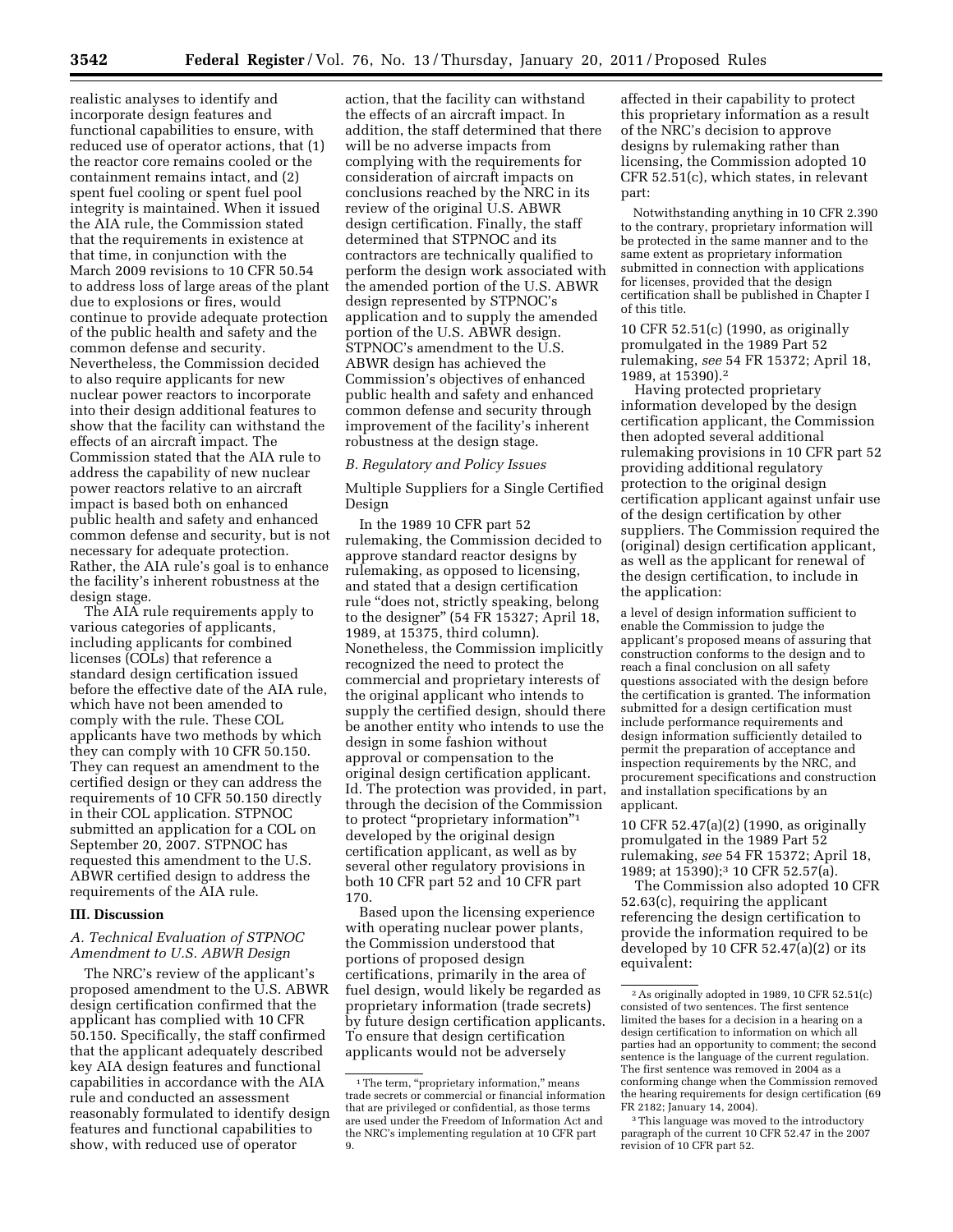The Commission will require, before granting a construction permit, combined license, operating license, or manufacturing license which references a design certification rule, that information normally contained in certain procurement specifications and construction and installation specifications be completed and available for audit if the information is necessary for the Commission to make its safety determinations, including the determination that the application is consistent with the certification information. This information may be acquired by appropriate arrangements with the design certification applicant.

10 CFR 52.63(c) (1990). By requiring a level of detailed information supporting the certified design to be developed and available for NRC audit at renewal and when the design was referenced for use, the Commission ensured (among other things) that entities who were not the original design certification applicant would not have an inordinate financial advantage when either supplying the certified design to a referencing user, or referencing the certified design in an application.

The Commission also relied on its statutory authority to make a technical qualifications finding under Section 182 of the Atomic Energy Act of 1954 (AEA) as amended, to adopt 10 CFR 52.73, which effectively prohibits a COL applicant from referencing a certified design unless the entity that actually supplies the design to the referencing applicant is technically qualified to supply the certified design:

In the absence of a demonstration that an entity other than the one originally sponsoring and obtaining a design certification is qualified to supply such design, the Commission will entertain an application for a combined license which references a standard design certification issued under Subpart B only if the entity that sponsored and obtained the certification supplies the certified design for the applicant's use.

10 CFR 52.73 (1990, as originally promulgated in the 1989 Part 52 rulemaking, *see* 54 FR 15372; April 18, 1989, at 15393).4

Apart from the provisions discussed previously, the Commission also indicated in the statements of consideration for the 1989 10 CFR part 52 rulemaking that the finality provisions in 10 CFR 52.63 provided some protection against arbitrary amendment or rescission of the design certification. Any proposed rescission or amendment of the design certification must be accomplished under notice and

comment rulemaking procedures, as required by 10 CFR 52.63(a)(1). The original applicant would, accordingly, have the opportunity to comment on any proposed change to the design, including those changes initiated by other entities.

Finally, the Commission adopted, as part of the 1989 rulemaking, conforming amendments to 10 CFR 170.12(d) and (e). Under these provisions, entities other than the original design certification applicant who provide either the renewed or original certified design to a referencing applicant for a construction permit, operating license or COL must pay the applicable installment of the deferred NRC fee 5 for review of the original or renewed design certification.

After the 1989 rulemaking, in each of the four existing DCRs in 10 CFR part 52, Appendices A through D, the Commission adopted an additional provision serving to protect the proprietary information and SGI developed by the original design certification applicant. Paragraph IV.A.3 of each rule required an applicant referencing the DCR to ''physically include in the plant-specific DCD proprietary information and safeguards information referenced in the DCD.'' The Commission's view was that by "physically" including the proprietary information and SGI developed by the original DCR applicant in the application, this would be demonstrative of the referencing applicant's rights to use that information; otherwise, the referencing applicant could provide the equivalent information (62 FR 25800; May 12, 1997, at 25818, third column). In 2007, at the request of NEI and other industry commenters, the word, "physically" was removed from Paragraph IV of each of the four DCRs, to allow the DCR applicant more flexibility in how the proprietary information and SGI are included in the application referencing the DCR (72 FR 49352; August 28, 2007, at 49363–49365). This change was not intended to represent a retreat from the Commission's position that the referencing applicant has the appropriate commercial rights to

reference the proprietary and SGI information or its equivalent. However, the NRC acknowledges that under the current language of paragraph IV.A.3., the NRC must do more to verify that the referencing applicant has the appropriate commercial rights to the proprietary and SGI information developed by the originating applicant (unless, of course, the referencing applicant indicates that it is supplying ''equivalent'' information).

The Commission did not describe in the 1989 rulemaking the particular regulatory approach and structure to be used for a design certification rule with two or more suppliers of the certified design. In the years after the 1989 Part 52 rulemaking, the Commission did not need to address the circumstance of multiple suppliers of the same certified design (multiple suppliers) to an end user.6 However, with the filing of the U.S. ABWR design certification amendment request by STPNOC, as well as Toshiba's March 3, 2010, letter to the NRC stating that it intends to seek renewal of the U.S. ABWR design certification (ADAMS Accession No. ML100710026), the NRC must now determine the regulatory approach and structure for the amendment (and, for completeness, the renewal) of a certified design where there will be multiple suppliers.

When the NRC was advised of STPNOC's intent to submit an amendment of the U.S. ABWR design certification, it began a process of identifying and considering possible regulatory alternatives, with the goal of identifying a single regulatory approach and structure to be used for all design certifications with multiple suppliers. The NRC considered three alternatives which it could reasonably select:

1. *Separate rules:* Develop separate design certification rules for each supplier.

2. *Branches:* Develop one design certification rule with multiple branches, with each branch describing a complete design to be supplied by each supplier.

3. *Options:* Develop one design certification rule with options, with each option describing a portion of the certified design which may be selected by the user as an option to the original ''reference'' certified design.

Table 1 presents the NRC's current views with respect to the differences between these three alternatives.

<sup>4</sup>This provision was slightly reworded in the 2007 rulemaking amending 10 CFR part 52 in a newly-designated paragraph (b) to 10 CFR 52.73 (72 FR 49352; August 28, 2007).

<sup>5</sup> In the 1989 final 10 CFR part 52 rulemaking, the Commission decided that the payment of the fee imposed upon the design certification applicant to recover the NRC's costs for review and approval of the certified design via rulemaking, and renewal of the design certification rule, should be deferred and recovered in equal increments the first five times the DCR was referenced in an application. *See* 10 CFR 107.12(d)(2) (renewal of DCR); 10 CFR 170.12(e)(2)(i) (initial certification) (1990), as originally promulgated in the 1989 10 CFR part 52 rulemaking (*see* 54 FR 15372; April 18, 1989, at 15399).

 $6$ The term, "user," means an entity which references the standard design certification rule in its application, and the holder of a permit or license which incorporates the standard design certification.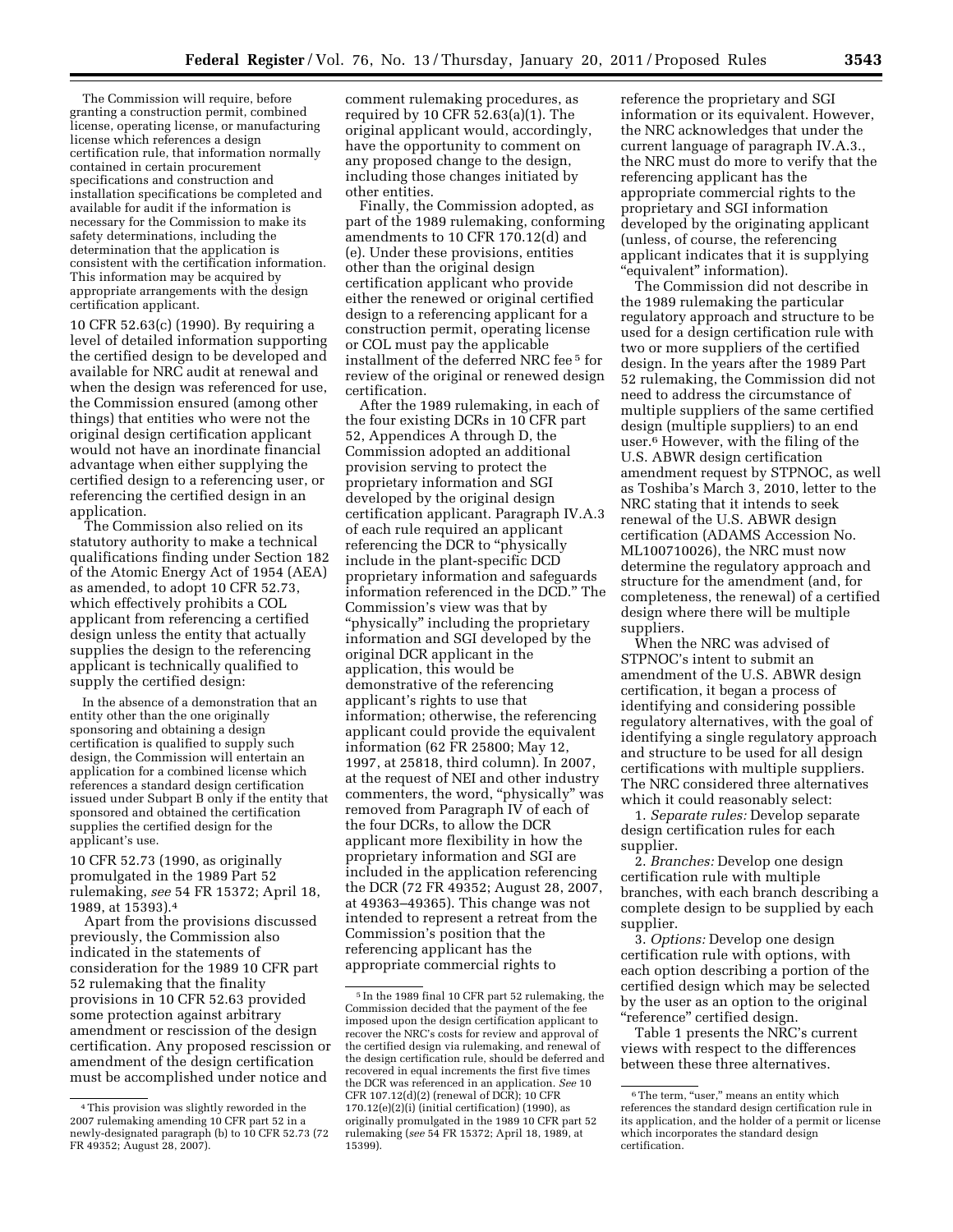In light of the Commission's past practice of protecting the proprietary information and legitimate commercial interests of the original design certification applicant wherever consistent with other applicable law, the NRC believes that it should consider that practice when evaluating possible alternatives for the approach and structure of a design certification rule with multiple suppliers. Upon consideration, the NRC concludes that the ''branches'' alternative should be adopted as the general approach for all renewals of design certifications and for major design certification amendments. The ''branches'' alternative: (1) Is consistent with all applicable law; (2) protects the proprietary information and legitimate commercial interests of the original design certification applicant (as well as the additional suppliers); and (3) meets the NRC's regulatory concerns. Each of these considerations is discussed separately below.

## *No Statutory or Other Legal Prohibition to the* ''*Branches*'' *Alternative*

There is no statutory or other legal prohibition, explicit or otherwise, against use of the ''branches'' alternative in the AEA, the Administrative Procedure Act, the National Technology Transfer and Advancement Act, or other statutes applicable to the NRC. Design certification rulemaking is not specifically addressed in the AEA. The AEA provisions do not appear to circumscribe or prohibit the NRC's use of a regulatory approach of approving multiple suppliers of a set of closely related certified designs in a single codified rule. Moreover, nothing in Part 52 compels the use of a particular alternative for addressing multiple suppliers. As discussed previously, the Commission contemplated that multiple suppliers could supply the same certified design from the time it first adopted the concept of design certification by rulemaking. However, the Commission did not mandate any specific regulatory approach for accommodating multiple suppliers of a certified design. Those provisions intended to protect proprietary information and the commercial interests of each supplier do not mandate any specific approach for accommodating multiple suppliers, and do not foreclose the use of the ''branches'' alternative.

## *Protection of Proprietary Information and Legitimate Commercial Interests of All Suppliers*

The "branches" alternative fully protects the proprietary information and legitimate commercial interests of all

suppliers. Under the "branches" alternative, each supplier is responsible for creating and maintaining its own DCD (including the non-public version of the DCD containing SUNSI (including proprietary information) and SGI developed by the supplier). Because each DCD is self-contained, the NRC does not foresee any circumstance that would require the NRC to provide the non-public DCD (or information supporting its DCD) prepared and supported by the original design certification applicant to the new supplier, or to provide the non-public DCD prepared and supported by the new supplier to the original applicant. Nor does the use of the "branches" alternative affect the legal issues associated with providing access to SUNSI (including proprietary information) and SGI to members of the public to facilitate public comment on a proposed design certification rulemaking adding a new supplier and branch.

The ''branches'' alternative has no effect on the legal applicability, or on the NRC's implementation of the 10 CFR part 52 and part 170 provisions discussed previously, which are directed at protecting the proprietary information and commercial interests of the original design applicant. These provisions, properly applied, should also protect the proprietary information and interests of all other suppliers of a subsequently-approved "branch." Thus, the ''branches'' alternative affords all suppliers all of the protection of their proprietary information and commercial interests, which the Commission intended to be provided to these suppliers.

A rulemaking adopting a new "branch" (a "'branch' rulemaking") would not disturb the issue resolution and finality accorded to the original certified design (as amended in any subsequent rulemakings), or to the certified design of any other suppliers in any previously approved branches. Nor would a ''branch'' rulemaking necessarily require the Commission to consider and address, in the final rulemaking adding the new "branch," comments on the existing certified design. The NRC believes that each ''branch'' rulemaking is limited to adding the new "branch" together with requirements and conditions specific to the new "branch." Therefore, the NRC asserts that: (1) The nuclear safety and other associated matters (severe accident mitigation design alternatives (SAMDAs)) resolved in the preceding design certification rulemaking(s) continue to be effective and are not being re-examined in the "branch"

rulemaking; and (2) comments on the existing certified design(s) are out-ofscope and should not be considered in the "branch" rulemaking.<sup>7</sup>

The "branches" alternative would not require the original supplier (or indeed any previously-approved supplier) of the certified design to modify their DCD, or incur other costs as part of the "branch" rulemaking. Hence, there is no financial impact upon the pre-existing suppliers. The NRC has not identified any credible argument that could be raised by the original design certification applicant that an NRC decision allowing a new supplier to supply the certified design could be the proximate cause of any diminution in the commercial value of the original applicant's certified design. The concept of multiple suppliers of a single certified design is inherent in the concept of design certification by rulemaking. The Commission anticipated multiple suppliers of a single design certification when it was considering the regulatory approach for certification (rulemaking versus licensing), and afforded protection to the original applicant by various provisions of 10 CFR part 52. This protection was embodied in provisions included in each of the design certification rules issued to date, and these provisions would continue to be included in future design certification rules. Hence, no supplier—including the original design certification applicant—may reasonably claim that the approval of a new ''branch'' constitutes an unwarranted diminution in the commercial value of the certified design which it sponsored.

## *NRC's Regulatory Concerns Are Met*

The NRC believes that any alternative and structure for a design certification rule with multiple suppliers must meet the following regulatory concerns. Any rule amendment (or renewal) which introduces a new supplier must

<sup>7</sup> If the out-of-scope comment seeking to modify the existing certified design was submitted by the original sponsor of that design, then the NRC believes that the original sponsor should seek an amendment of its certified design in accordance with the design certification amendment process as addressed in 10 CFR 52.57 and 52.59, and 10 CFR 2.800(c) and 10 CFR 2.811 through 2.819 (as well as the procedures common to all petitions for rulemaking in 10 CFR 2.804 through 2.810, as prescribed in 10 CFR 2.800(b)). By contrast, if the out-of-scope comment seeking to modify the existing certified design was submitted by any other entity (*e.g.,* an entity that is not the supplier of that certified design branch), then the staff believes that these comments should be regarded as petitions for rulemaking and processed in accordance with the provisions of 10 CFR 2.800(c) and 10 CFR 2.802 through 2.803 (as well as the procedures common to all petitions for rulemaking in 10 CFR 2.804 through 2.810, as prescribed in 10 CFR 2.800(b)).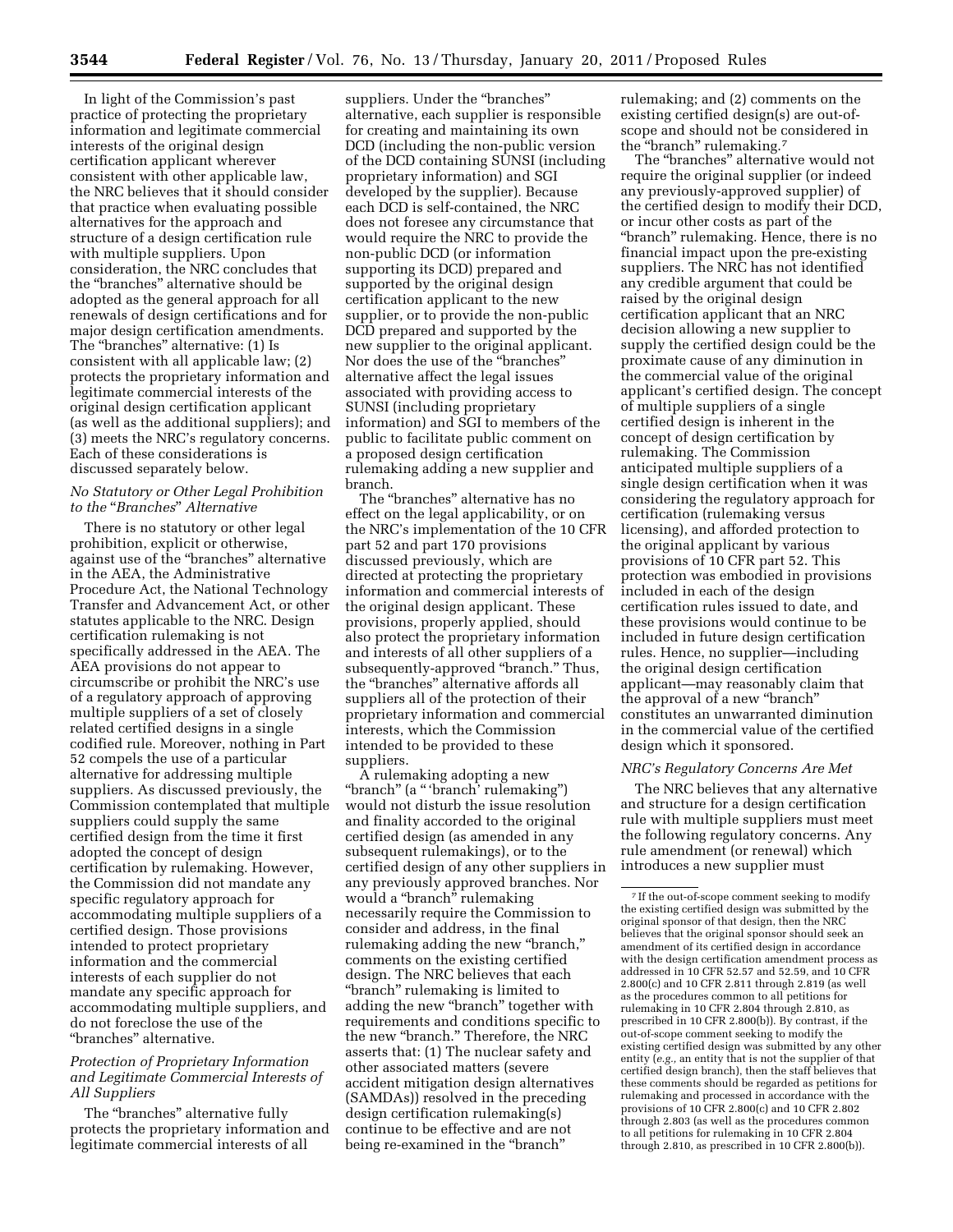minimize the possibility of re-opening the safety and regulatory conclusions reached by the NRC with respect to previously approved aspects of the design and supplier(s). In addition, if the new supplier is proposing changes to the actual certified design, then the substitute or new portions of the design 8 must, to the maximum extent practical, be attributable solely to the ''sponsoring'' supplier, and therefore distinguishable from the "common" portions of the design which each supplier must support (the ''branches'' alternative adopting the premise that the supplier must be technically qualified to supply all of the certified design, including the "common" portions).<sup>9</sup> The regulatory approach and structure must reflect a sound basis for allowing the NRC to make a technical qualifications finding with respect to the supplier. Finally, the approach and structure must allow for imposition of applicable NRC requirements on each supplier, and the legal ability of the NRC to undertake enforcement and regulatory action on each supplier.

The ''branches'' alternative meets all of these regulatory concerns. By creating a separate branch for the design to be supplied by the new supplier in the rule and requiring the new certified design to be described in a separate DCD created and supported by the new supplier, there is a strong basis for arguing that the certified design(s) already approved by the NRC are not affected and that the issue finality accorded to those certified designs (as controlled by 10 CFR 52.63) continues. Hence, in any rulemaking approving a new branch, the NRC need not consider

9The NRC believes a broad finding of technical qualifications is necessary because the original design certification applicant is under no legal or NRC regulatory obligation (consistent with the concept of providing protection to the proprietary information and legitimate commercial interests of the original supplier) to provide technical support on the ''common'' portions of the certified design to either the new supplier or a user.

any comments seeking changes to the existing certified design.

The use of a separate DCD to describe the new certified design, by its very nature, serves to distinguish any substitute or new portions of the certified design sponsored only by the new supplier, and make clear that the substitute or new portions are being sponsored solely by the new supplier (because the other branches do not contain any reference to or mention of the substitute or new portions of the design sponsored by the new supplier). The use of a separate DCD describing the entire design is also consistent with the NRC's position that it must conduct a technical qualifications review of the new supplier, and make a finding that the new supplier is technically qualified to provide the entire certified design. The NRC's recommendation to use a separate DCD, coupled with a structure of the design certification rule language (as codified in one of the appendices to 10 CFR part 52) that applies common regulatory requirements to all suppliers, allows for the NRC to take regulatory action against any supplier without regard to whether the supplier was the original design certification applicant.

For these reasons, the NRC concluded that its regulatory concerns are met under the ''branches'' alternative. However, during discussions with STPNOC about the processing of its request to amend the U.S. ABWR design certification, STPNOC proposed that the NRC adopt a process similar to the ''options'' approach for the STPNOC U.S. ABWR amendment. The STPNOC request was based upon a number of factors which the NRC considered to be unique to STPNOC's situation. First, under the ''branches'' approach, STPNOC would have to supply the U.S. ABWR proprietary information (or its equivalent) which was originally developed by GE Nuclear Energy (GE) and approved by the NRC in the original U.S. ABWR design certification rulemaking. While STPNOC has contractual rights from GE Hitachi Nuclear Energy (GEH) to use the GEdeveloped U.S. ABWR proprietary information for South Texas Project (STP) Units 3 & 4, it does not have the right to supply the GE-developed U.S. ABWR proprietary information to other companies in connection with any other application for a COL that references the certified U.S. ABWR. In addition, neither STPNOC nor its contractors would be in a position to provide complete information to substitute for the GE-developed U.S. ABWR proprietary information in time to support the schedule for issuance of the COLs for STP Units 3 & 4, should they

be approved by the NRC. Second, STPNOC indicated that some portion of the GE-developed U.S. ABWR proprietary information relates to fuel design, and STPNOC does not intend to use the GE fuel design for initial operation of STP Units 3 & 4. Rather, STPNOC intends to use another fuel design and obtain NRC approval via an application for a COL amendment (*i.e.,*  after the issuance of the COLs). The GEdeveloped fuel design also would not be used to operate any of the possible six U.S. ABWRs that could be developed under the agreement between Toshiba and Nuclear Innovation North America LLC, which has the right to develop four U.S. ABWRs in addition to STP Units 3 & 4. Finally, STPNOC indicated that the ''options'' approach would not be used at renewal; the renewal application Toshiba was developing would reflect the use of the ''branches'' alternative (*i.e.,* Toshiba would be seeking approval of and supplying the entire U.S. ABWR design at renewal, including replacement proprietary information). Based on these factors, STPNOC requested that it be considered the supplier for only that portion of the U.S. ABWR design certification necessary to comply with the AIA, and which is the subject of its amendment request.

Upon consideration, the NRC is proposing to use the ''options'' approach for the STPNOC amendment of the U.S. ABWR design certification, based on the following considerations. As with the ''branches'' alternative, there is no statute or NRC regulation prohibiting the use of the ''options'' approach. Nor is there any provision which prohibits the concurrent use of both alternatives so long as the NRC is able to articulate a basis for doing so. Moreover, all of the NRC's safety and regulatory objectives are met. STPNOC is providing sufficient information to determine its technical qualifications10 to supply the STPNOCsponsored amendments addressing the AIA rule to third party users (*i.e.,* users other than STPNOC itself). In addition, the NRC believes that there are no

<sup>&</sup>lt;sup>8</sup> A "substitute" portion of the certified design sponsored by the new supplier serves to replace a discrete portion of a design as sponsored by the original design certification applicant (in other words, the basis for comparison of a new branch must always be the original certified design), but without augmenting or adding a completely new functional capability. By contrast, a ''new'' portion of the certified design sponsored by the new supplier serves to either: (1) Augment a discrete portion of the design as sponsored by the original design certification applicant; or (2) add a completely new functional capability not previously considered and addressed in the original certified design. As an example, the amendment of the ABWR DCR sought by STPNOC would add new functional capabilities—the ability to withstand aircraft impacts of the kind described in the AIA rule, 10 CFR 50.150. Hence, the ''changes'' sought by STPNOC would be considered ''new'' portions of the certified design.

<sup>10</sup>The NRC staff determined that STPNOC and its contractors are technically qualified to perform the design work associated with the amended portion of the ABWR design represented by STPNOC's application and to supply the amended portion of the ABWR design. However, the NRC staff determined that STPNOC, by itself, is not technically qualified to supply the amended portion of the ABWR design certification represented in STPNOC's DCD, Revision 1. The NRC is proposing a provision in the amended ABWR DCR to specify that if a COL applicant references the STPNOC option but does not show they are obtaining the design from STPNOC and Toshiba American Nuclear Energy (TANE), acting together, then the COL applicant must demonstrate that the entity supplying the STPNOC option to the applicant possesses the technical qualifications to do so.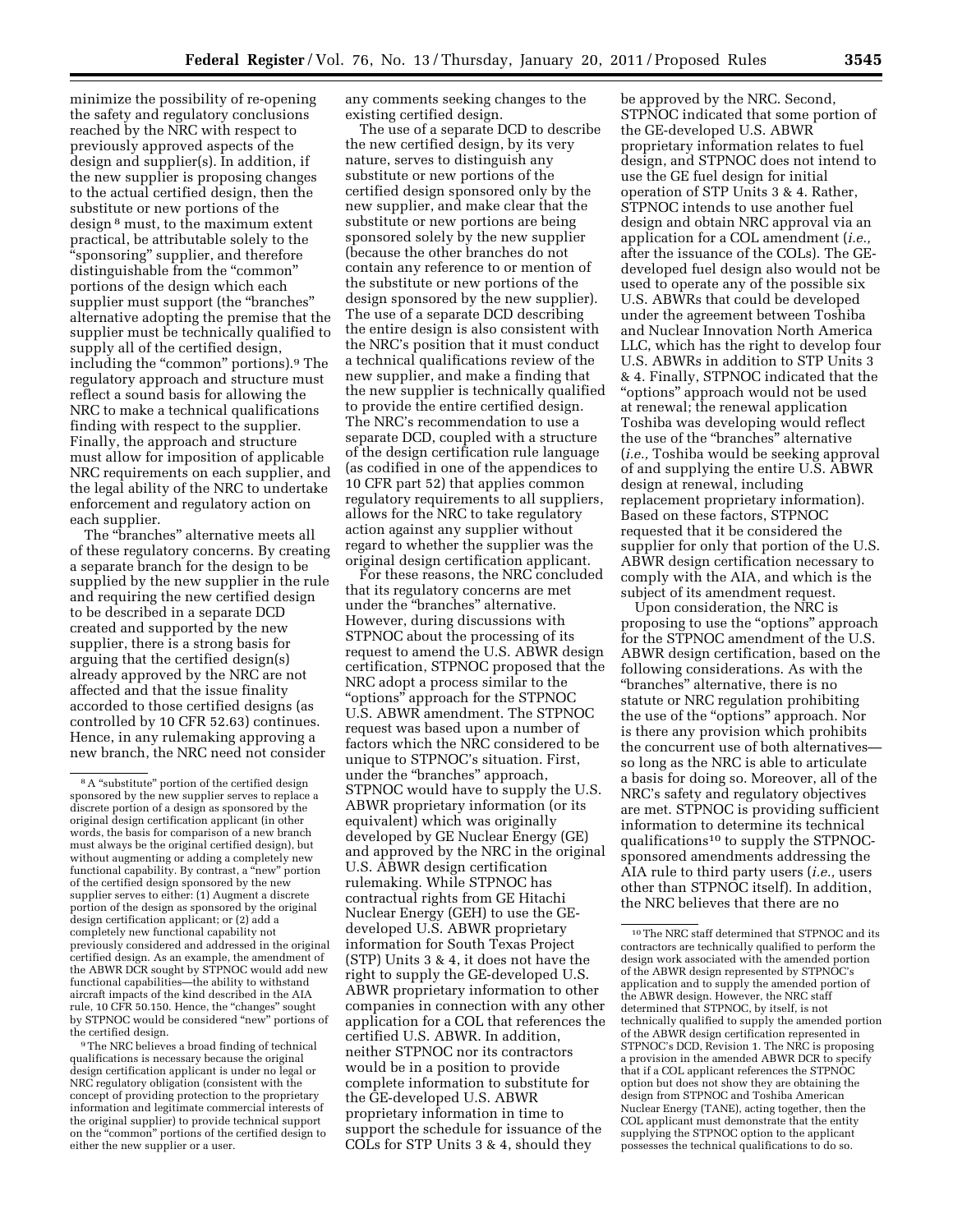insurmountable issues in requiring the user (in most cases, the COL applicant referencing the U.S. ABWR and the STPNOC option) to prepare a single DCD integrating information from both the DCD developed by GE and the DCD developed by STPNOC. The "options" approach also avoids or addresses all of STPNOC's concerns with the use of the ''branches'' alternative for its request to amend the U.S. ABWR. STPNOC would not have to develop and submit to the NRC information equivalent to the proprietary information developed by GE to support the STPNOC amendment application. Nor does STPNOC have to demonstrate its technical qualifications to supply the entire U.S. ABWR certified design; it would only have to demonstrate its technical qualifications to supply the STPNOC option. Toshiba will prepare an application for renewal of the U.S. ABWR design certification

(with Toshiba being the renewal applicant) that reflects the ''branches'' approach, and that application is likely to be submitted within the next year. Thus, the STPNOC option would have a limited period of effectiveness, that is, until the renewal of the U.S. ABWR design certification. Finally, the ''options'' approach fully protects the legitimate proprietary and commercial interests of GE in the original U.S. ABWR design certification.

Based on these considerations, the NRC is proposing to adopt the "options" alternative for the STPNOC amendment of the U.S. ABWR design certification, but will regard the ''branches'' alternative as the default for all renewals of design certifications and for major design certification amendments. Under the "options" approach, applicants seeking amendments to already certified designs must be found to be qualified to supply the limited

scope of the revisions they seek. If the NRC receives other limited-scope design certification amendments (similar in scope to the STPNOC amendment request), it will consider whether the ''branches'' approach or the ''options'' approach offers the most effective and efficient regulatory option at that time based on the scope of the amendment and the specific circumstances associated with the particular application.

By implementing the "options" approach for the STPNOC U.S. ABWR amendment, a COL applicant that references the U.S. ABWR standard design certification can meet the requirements of the AIA rule by referencing both the GE DCD and the STPNOC DCD or by referencing only the GE DCD and addressing the requirements of the AIA rule separately in its COL application.

| TABLE 1—DIFFERENCES IN REGULATORY TREATMENT OF ALTERNATIVES FOR ADDRESSING MULTIPLE DESIGN |                                |  |  |
|--------------------------------------------------------------------------------------------|--------------------------------|--|--|
|                                                                                            | <b>CERTIFICATION SUPPLIERS</b> |  |  |

| Regulatory feature |                       | Alternative 1:<br>separate rules                                                                                                                                                                                                                   | Alternative 2:<br>one rule with multiple branches                                                                                                                                                                                                                        | Alternative 3:<br>one rule with options                                                                                                                                                                                                                                                                                                                                                                                                                                                                                                                                                                                                                                                                                                                                                                                                                         |  |
|--------------------|-----------------------|----------------------------------------------------------------------------------------------------------------------------------------------------------------------------------------------------------------------------------------------------|--------------------------------------------------------------------------------------------------------------------------------------------------------------------------------------------------------------------------------------------------------------------------|-----------------------------------------------------------------------------------------------------------------------------------------------------------------------------------------------------------------------------------------------------------------------------------------------------------------------------------------------------------------------------------------------------------------------------------------------------------------------------------------------------------------------------------------------------------------------------------------------------------------------------------------------------------------------------------------------------------------------------------------------------------------------------------------------------------------------------------------------------------------|--|
| Summary<br>native. | Description of Alter- | Each supplier's certified design<br>would be contained in a sepa-<br>rate design certification rule<br>(separate appendices to 10<br>CFR part 52). Thus, there<br>would be multiple rules for the<br>same general design<br>Single DCD (see below) | Each supplier's certified design<br>would be contained in a single<br>design certification rule (a sin-<br>gle appendix to 10 CFR part<br>$52$ )<br>Each supplier's design is a com-<br>plete design, and presented as<br>an alternative or "branch" within<br>the rule. | The original applicant's certified<br>design would be contained in a<br>single design certification rule<br>(a single appendix to 10 CFR<br>part 52). An "option" represents<br>an alternative to the specified<br>portion(s) of the original appli-<br>cant's certified design. The sup-<br>plier of the option would be pro-<br>viding only the portion(s) of the<br>certified design contained within<br>the option.<br>A COL referencing a design with<br>options would obtain the total<br>design from two (or more) sup-<br>pliers: (i) the main portion of the<br>design from the original appli-<br>cant (unless the COL applicant<br>demonstrated that another enti-<br>ty was qualified to supply the<br>design); and (ii) the selected<br>design option from the applica-<br>ble supplier of the option.<br>Two choices for the DCDs (see<br>below). |  |
| DCD.               |                       | One complete DCD for each rule.<br>Rule language would incor-<br>porate by reference a single<br>DCD.                                                                                                                                              | Two separate DCDs (one for each<br>supplier), each DCD describing<br>design for that supplier. Rule<br>language would incorporate by<br>reference two DCDs.                                                                                                              | Choice 1(NRC preferred)<br>Two separate DCDs: (i) original<br>applicant's DCD (no change to<br>document); and (ii) a limited-<br>scope DCD describing only the<br>information in the option.<br>Choice 2<br>Two separate DCDs: (i) original<br>applicant's DCD (no change to<br>document); and (ii) new DCD,<br>prepared by supplier of option,<br>integrating the original certified<br>design with the substitute de-<br>sign description of the option in<br>the appropriate locations.                                                                                                                                                                                                                                                                                                                                                                      |  |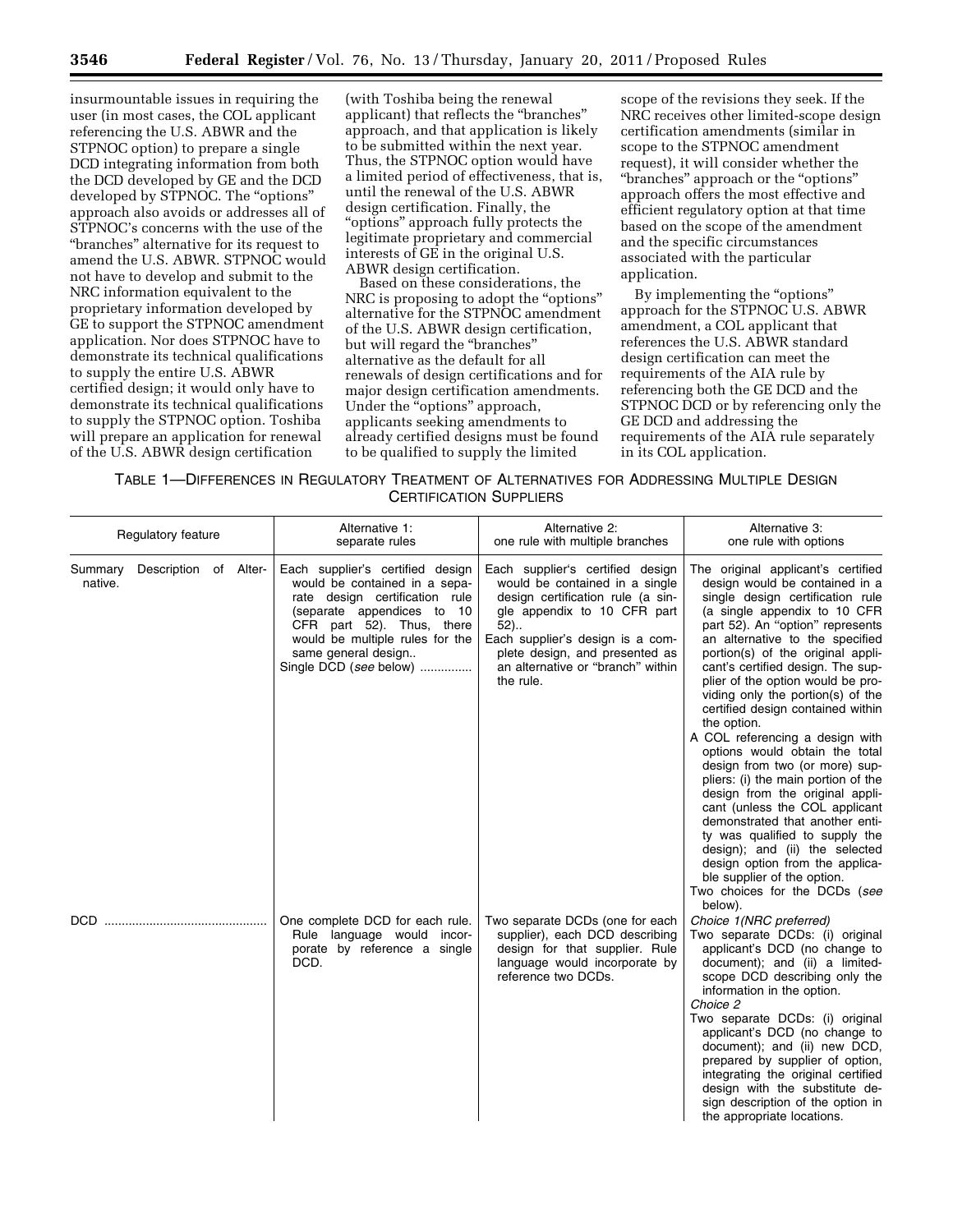# TABLE 1—DIFFERENCES IN REGULATORY TREATMENT OF ALTERNATIVES FOR ADDRESSING MULTIPLE DESIGN CERTIFICATION SUPPLIERS—Continued

| Regulatory feature                                                                      | Alternative 1:<br>separate rules                                                                                                                                                                                                                                                                                                                                                                                                                                                                                                                                   | Alternative 2:<br>one rule with multiple branches                                                                                                                                                                                                                                                                                                                                                                                                                                                                                                                                                                                                                                                                                                                                            | Alternative 3:<br>one rule with options                                                                                                                                                                                                                                                                                                                                                                                                                                                                                                                                                                                                                                                                                                              |
|-----------------------------------------------------------------------------------------|--------------------------------------------------------------------------------------------------------------------------------------------------------------------------------------------------------------------------------------------------------------------------------------------------------------------------------------------------------------------------------------------------------------------------------------------------------------------------------------------------------------------------------------------------------------------|----------------------------------------------------------------------------------------------------------------------------------------------------------------------------------------------------------------------------------------------------------------------------------------------------------------------------------------------------------------------------------------------------------------------------------------------------------------------------------------------------------------------------------------------------------------------------------------------------------------------------------------------------------------------------------------------------------------------------------------------------------------------------------------------|------------------------------------------------------------------------------------------------------------------------------------------------------------------------------------------------------------------------------------------------------------------------------------------------------------------------------------------------------------------------------------------------------------------------------------------------------------------------------------------------------------------------------------------------------------------------------------------------------------------------------------------------------------------------------------------------------------------------------------------------------|
| Identification of Applicant in Rule                                                     | Each supplier identified as original<br>applicant in its rule.                                                                                                                                                                                                                                                                                                                                                                                                                                                                                                     | The original applicant and the ap-<br>plicant for each branch (each<br>entity constituting a supplier)<br>are identified.<br>NOTE: Original applicant would<br>always be the first branch                                                                                                                                                                                                                                                                                                                                                                                                                                                                                                                                                                                                    | Original applicant and applicant<br>for each "option" (each entity<br>constituting a supplier) are<br>identified.                                                                                                                                                                                                                                                                                                                                                                                                                                                                                                                                                                                                                                    |
| Technical Content of Application<br>for Amendment.                                      | Design information for amended<br>portion of design.                                                                                                                                                                                                                                                                                                                                                                                                                                                                                                               | Design information for amended<br>portion of design branch.                                                                                                                                                                                                                                                                                                                                                                                                                                                                                                                                                                                                                                                                                                                                  | Original supplier<br>Design information for amended<br>portion of design.<br>Supplier of option-initial applica-<br>tion for option<br>Design information for amended<br>portion of design.<br>Supplier of option-application for<br>amendment to option<br>Design information for amended<br>portion of option.                                                                                                                                                                                                                                                                                                                                                                                                                                     |
| Technical Content of Application<br>for Renewal.                                        | Design information for entire de-<br>sign, necessary to comply with<br>renewal updating in accordance<br>with §52.57.                                                                                                                                                                                                                                                                                                                                                                                                                                              | Design information for entire de-<br>sign branch, necessary to com-<br>ply with renewal updating in ac-<br>cordance with $§ 52.57$ .                                                                                                                                                                                                                                                                                                                                                                                                                                                                                                                                                                                                                                                         | Original supplier<br>Design information for entire de-<br>sign necessary to comply with<br>renewal updating in accordance<br>with $§ 52.57$ .<br>Supplier of option<br>NA (supplier of option may not<br>renew the DCR option. If both<br>the original applicant and the<br>applicant for the option seek re-<br>newal, then renewal will be im-<br>plemented as "branches" under<br>Alternative 2 with two named<br>applicants/suppliers. If the origi-<br>nal applicant or the applicant for<br>the option, alone, seeks re-<br>newal, then renewal will be im-<br>plemented as a single rule with<br>one named applicant/supplier.)                                                                                                               |
| Submission of SUNSI (including<br>proprietary information), and SGI<br>(if applicable). | <i>Original supplier</i> Submit publicly<br>available DCD without new<br>SUNSI (including proprietary in-<br>formation) and SGI and sepa-<br>rate DCD with any new SUNSI<br>(including proprietary informa-<br>tion) and SGI.<br>Additional supplier<br>Submit publicly available DCD<br>without SUNSI (including propri-<br>etary information) and SGI, and<br>separate DCD with SUNSI (in-<br>cluding proprietary information)<br>and SGI that is equivalent to all<br>SUNSI (including proprietary in-<br>formation) and SGI provided by<br>original applicant. | <i>Original supplier</i> Submit publicly<br>available DCD without new<br>SUNSI (including proprietary in-<br>formation) and SGI, and sepa-<br>rate DCD with any new SUNSI<br>(including proprietary informa-<br>tion) and SGI.<br>Supplier of branch<br>Submit publicly available DCD<br>without SUNSI (including propri-<br>etary information) and SGI, and<br>separate DCD with SUNSI (in-<br>cluding proprietary information)<br>and SGI that is equivalent to all<br>SUNSI (including proprietary in-<br>formation) and SGI provided by<br>original applicant.<br>Original supplier<br>Submit publicly available DCD<br>without new SUNSI (including<br>proprietary information)<br>and<br>SGI, and separate DCD with<br>any new SUNSI (including pro-<br>prietary information) and SGI. | Amendment<br>Original supplier<br>Submit publicly available DCD<br>without new SUNSI (including<br>proprietary information)<br>and<br>SGI, and separate DCD with<br>any new SUNSI (including pro-<br>prietary information) and SGI.<br>Supplier of option<br>Submit publicly available DCD<br>without SUNSI (including propri-<br>etary information) and SGI, and<br>separate DCD with SUNSI (in-<br>cluding proprietary information)<br>and SGI that is equivalent to<br>that SUNSI (including propri-<br>etary information) and SGI pro-<br>vided by original applicant<br>which is within the scope of the<br>amendment, plus any new<br>SUNSI (including proprietary in-<br>formation) and SGI necessary<br>to support the amendment.<br>Renewal |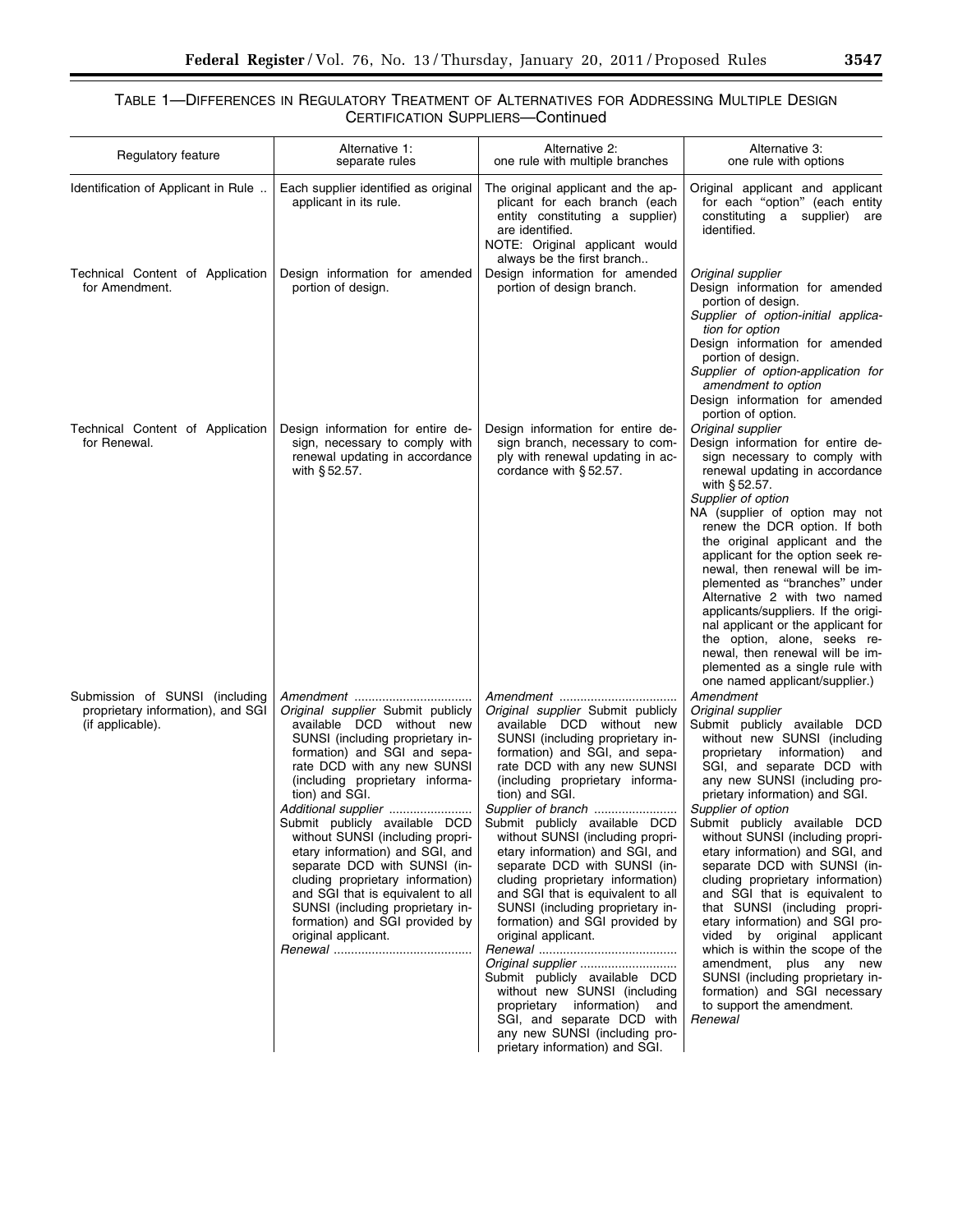۰

# TABLE 1—DIFFERENCES IN REGULATORY TREATMENT OF ALTERNATIVES FOR ADDRESSING MULTIPLE DESIGN CERTIFICATION SUPPLIERS—Continued

| Regulatory feature                                  | Alternative 1:<br>separate rules                                                                                                                                                                                                                                                                                                                                                                                                                                                                                                                                                                                                                | Alternative 2:<br>one rule with multiple branches                                                                                                                                                                                                                                                                                                                                                                                                                                                                                                    | Alternative 3:<br>one rule with options                                                                                                                                                                                                                                                                                                                                                                                                                                                                                                                                                                                                                                                                                                                                                                                         |  |
|-----------------------------------------------------|-------------------------------------------------------------------------------------------------------------------------------------------------------------------------------------------------------------------------------------------------------------------------------------------------------------------------------------------------------------------------------------------------------------------------------------------------------------------------------------------------------------------------------------------------------------------------------------------------------------------------------------------------|------------------------------------------------------------------------------------------------------------------------------------------------------------------------------------------------------------------------------------------------------------------------------------------------------------------------------------------------------------------------------------------------------------------------------------------------------------------------------------------------------------------------------------------------------|---------------------------------------------------------------------------------------------------------------------------------------------------------------------------------------------------------------------------------------------------------------------------------------------------------------------------------------------------------------------------------------------------------------------------------------------------------------------------------------------------------------------------------------------------------------------------------------------------------------------------------------------------------------------------------------------------------------------------------------------------------------------------------------------------------------------------------|--|
|                                                     | Submit publicly available DCD<br>without new SUNSI (including<br>proprietary information)<br>and<br>SGI, and separate DCD with<br>any new SUNSI (including pro-<br>prietary information) and SGI.<br>Additional supplier<br>Submit publicly available DCD<br>without SUNSI (including propri-<br>etary information) and SGI, and<br>separate DCD with SUNSI (in-<br>cluding proprietary information)<br>and SGI that is equivalent to all<br>SUNSI (including proprietary in-<br>formation) and SGI provided by<br>original applicant (unless pre-<br>viously provided by the non-<br>original applicant in an earlier<br>amendment proceeding) | Supplier of branch<br>Submit publicly available DCD<br>without SUNSI (including propri-<br>etary information) and SGI, and<br>separate DCD with SUNSI (in-<br>cluding proprietary information)<br>and SGI that is equivalent to all<br>SUNSI (including proprietary in-<br>formation) and SGI provided by<br>original applicant (unless pre-<br>viously provided by the non-<br>original applicant in an earlier<br>amendment proceeding)                                                                                                            | Original supplier<br>Submit publicly available DCD<br>without new SUNSI (including<br>proprietary information)<br>and<br>SGI, and separate DCD with<br>any new SUNSI (including pro-<br>prietary information) and SGI.                                                                                                                                                                                                                                                                                                                                                                                                                                                                                                                                                                                                          |  |
| Nature and Scope of NRC Safety<br>Review-Amendment. | Findings that: (i) portion of design<br>being amended meets current<br>applicable NRC requirements;<br>and (ii) proposed change does<br>not affect previous conclusions<br>in other design areas.                                                                                                                                                                                                                                                                                                                                                                                                                                               | Findings that: (i) portion of design<br>being amended meets current<br>applicable NRC requirements;<br>and (ii) proposed change does<br>not affect previous conclusions<br>in other design areas.                                                                                                                                                                                                                                                                                                                                                    | Original supplier<br>Findings that: (i) portion of design<br>being amended meets current<br>applicable NRC requirements;<br>and (ii) proposed change does<br>not affect previous conclusions<br>in other design areas.<br>Supplier of option<br>Findings that: (i) design proposed<br>to be added as an option, or<br>portion of existing design being<br>amended (as applicable), meets<br>current applicable NRC require-<br>ments; (ii) (if applicable) pro-<br>posed change to an option<br>does not affect previous conclu-<br>sions in other design areas of<br>the option; and (iii) design pro-<br>posed to be added as an op-<br>tion, or proposed change to ex-<br>isting option (as applicable)<br>does not affect safety of design<br>areas in the portion of the de-<br>sign supplied by the original<br>supplier. |  |
| Nature and Scope of NRC Safety<br>Review-Renewal.   | Findings that: (i) design complies<br>with AIA Rule, 10 CFR 50.150<br>(if not already amended); (ii)<br>design complies with all regula-<br>tions applicable and in effect at<br>time or original certification; (iii)<br>relevant<br>findings<br>for<br>any<br>changes to the design re-<br>quested by the supplier, per 10<br>CFR $52.59(c)$ ; and (iv) the find-<br>ings required by 10 CFR<br>52.59(b) for those changes im-<br>posed by the NRC under that<br>section.                                                                                                                                                                     | Findings that: (i) design complies<br>with AIA Rule, 10 CFR 50.150<br>(if not already amended); (ii)<br>design complies with all regula-<br>tions applicable and in effect at<br>time or original certification; (iii)<br>relevant findings<br>for<br>any<br>changes to the design re-<br>quested by the supplier, per 10<br>CFR 52.59(c); and relevant<br>findings for changes imposed<br>by the NRC per 10 CFR<br>$52.59(b)$ ; and (iv) the findings<br>required by 10 CFR 52.59(b) for<br>those changes imposed by the<br>NRC under that section. | Original supplier<br>Findings that: (i) design complies<br>with AIA Rule, 10 CFR 50.150<br>(if not already amended); (ii)<br>design complies with all regula-<br>tions applicable and in effect at<br>time or original certification; (iii)<br>relevant<br>findings<br>for<br>any<br>changes to the design re-<br>quested by the supplier, per 10<br>CFR $52.59(c)$ ; and (iv) the find-<br>ings required by 10 CFR<br>52.59(b) for those changes im-<br>posed by the NRC under that<br>section.<br>Supplier of option<br>NA (supplier of option would not<br>be allowed to renew the option)                                                                                                                                                                                                                                   |  |

Ξ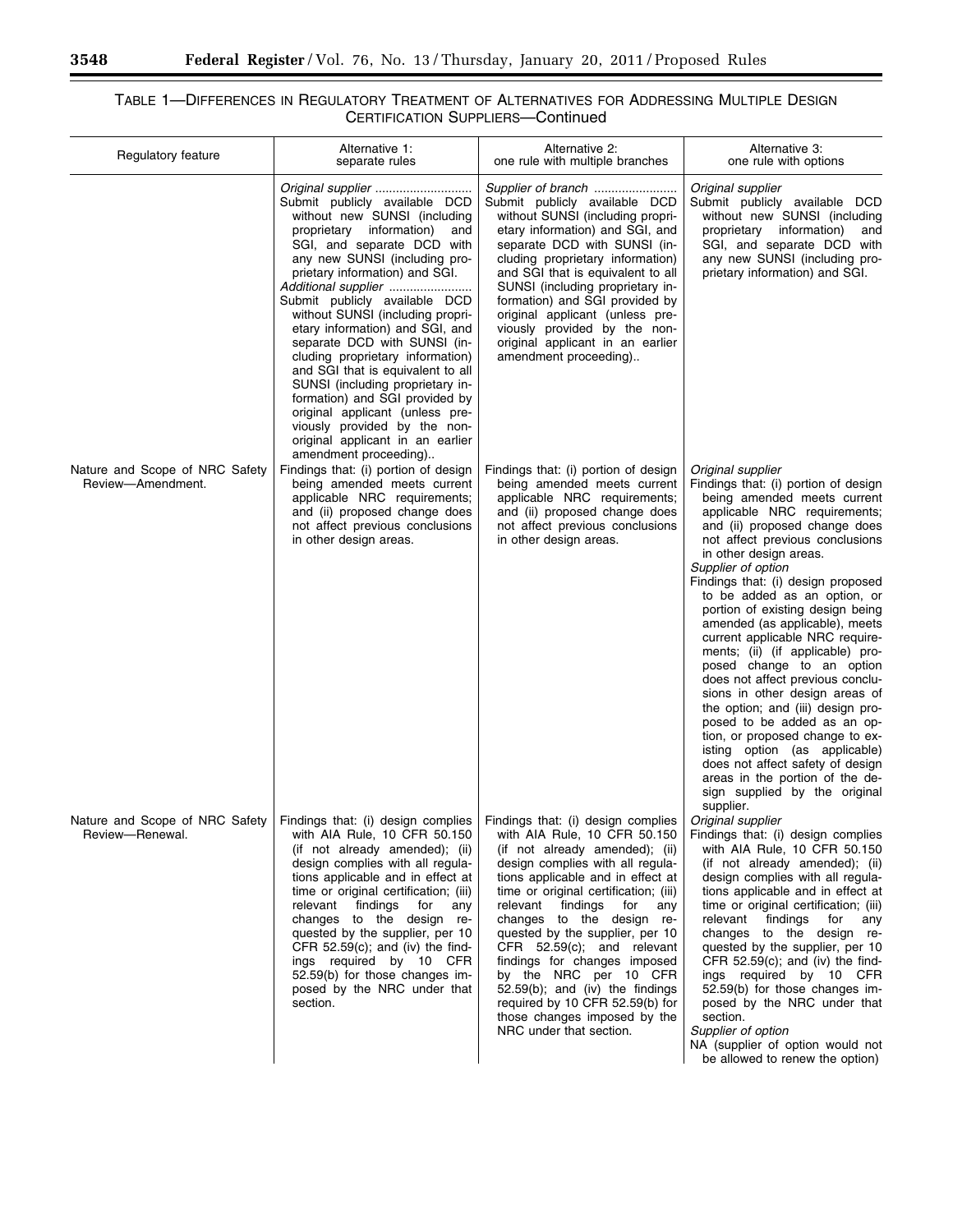# TABLE 1—DIFFERENCES IN REGULATORY TREATMENT OF ALTERNATIVES FOR ADDRESSING MULTIPLE DESIGN CERTIFICATION SUPPLIERS—Continued

| Regulatory feature                                                                             | Alternative 1:<br>separate rules                                                                                                                                                                               | Alternative 2:<br>one rule with multiple branches                                                                                                                                                                                                                                                                          | Alternative 3:<br>one rule with options                                                                                                                                                                                                                                                                                                                                                                                                                                                                                                                                                                                                                                                                            |
|------------------------------------------------------------------------------------------------|----------------------------------------------------------------------------------------------------------------------------------------------------------------------------------------------------------------|----------------------------------------------------------------------------------------------------------------------------------------------------------------------------------------------------------------------------------------------------------------------------------------------------------------------------|--------------------------------------------------------------------------------------------------------------------------------------------------------------------------------------------------------------------------------------------------------------------------------------------------------------------------------------------------------------------------------------------------------------------------------------------------------------------------------------------------------------------------------------------------------------------------------------------------------------------------------------------------------------------------------------------------------------------|
| Nature and Scope of NRC Tech-<br>nical Qualifications Review-Ini-<br>tial Supplier Approval.   | Supplier is technically qualified to<br>provide entire design, including<br>detailed design information.                                                                                                       | Supplier is technically qualified to<br>provide entire design, including<br>detailed design information<br>Supplier of branch<br>Supplier is technically qualified to<br>provide entire design, including<br>detailed design information and<br>the equivalent SUNSI (including<br>proprietary information)<br>and<br>SGI. | Original supplier<br>Supplier is technically qualified to<br>provide entire design, including<br>detailed design information.<br>Supplier of option<br>Supplier is technically qualified to<br>provide detailed design informa-<br>tion and the equivalent SUNSI<br>(including proprietary informa-<br>tion) and SGI, if any, which is<br>within the scope of the amend-<br>ment.                                                                                                                                                                                                                                                                                                                                  |
| Nature and Scope of NRC Tech-<br>Qualifications Review-<br>nical<br>Amendment.                 |                                                                                                                                                                                                                |                                                                                                                                                                                                                                                                                                                            | NA (if amendment is in same area<br>as original option)                                                                                                                                                                                                                                                                                                                                                                                                                                                                                                                                                                                                                                                            |
| Nature and Scope of NRC Tech-<br>nical Qualifications Review-Re-<br>newal.                     | None, unless significant change in<br>organization or corporate struc-<br>ture/ownership or information<br>showing a change in cir-<br>cumstances so a supplier no<br>longer has technical qualifica-<br>tions | None, unless significant change in<br>organization or corporate struc-<br>ture/ownership, or information<br>showing a change in cir-<br>cumstances so a supplier no<br>longer has technical qualifica-<br>tions                                                                                                            | None, unless significant change in<br>organization or corporate struc-<br>ture/ownership, or information<br>showing a change in cir-<br>cumstances so a supplier no<br>longer has technical qualifica-<br>tions.<br>(supplier of option would not be<br>allowed to renew the option un-<br>less it was incorporated into a<br>wholesale renewal of the de-                                                                                                                                                                                                                                                                                                                                                         |
| Scope of Comments in Proposed<br>Rule FRN-New Rule or Initial<br>Approval of Branch or Option. | Comments on design for new rule<br>(no comment on original DCR)                                                                                                                                                | Original supplier NA<br>(comments on the original sup-<br>plier's design would be out-of-<br>scope of a rulemaking pro-<br>posing to add a branch).<br>Supplier of branch<br>Same as scope of comments on<br>initial approval of a new DCR.                                                                                | sign certification).<br>Original supplier<br>NA (comments on the original<br>supplier's design would be out-<br>of-scope of a rulemaking pro-<br>posing to add an option)<br>Supplier of option<br>(i) Proposed option meets appli-<br>cable NRC requirements; (ii)<br>proposed option does not affect<br>safety of design areas in the<br>portion of the design supplied<br>by the original supplier.                                                                                                                                                                                                                                                                                                             |
| Scope of Comments in Proposed<br>Rule FRN-Amendment.                                           | Whether: (i) changed portion of<br>design meets current applicable<br>NRC requirements; and (ii)<br>changes adversely affect pre-<br>vious conclusions in other de-<br>sign areas.                             | Whether: (i) changed portion of<br>design branch meets current<br>applicable NRC requirements;<br>and (ii) changes adversely af-<br>fect previous conclusions in<br>other design areas.                                                                                                                                    | Original supplier<br>Whether: (i) changed portion of<br>design meets current applicable<br>NRC requirements; (ii) changes<br>adversely affect previous con-<br>clusions in other design areas;<br>and (iii) changed portion of de-<br>sign requires the NRC to imple-<br>ment conforming changes in<br>the design option.<br>Supplier of option<br>Whether: (i) proposed change to<br>the option meets applicable<br>NRC requirements; (ii) pro-<br>posed change to the option af-<br>fects previous conclusions in<br>unchanged portions of the op-<br>tion; and (iii) proposed change<br>to the option affects safety of<br>design areas in the portion of<br>the design supplied by the origi-<br>nal supplier. |
| Scope of Comments in Proposed<br>Rule FRN-Renewal.                                             | Consistent with finding that NRC<br>must make at renewal.                                                                                                                                                      | Consistent with finding that NRC<br>must make at renewal.                                                                                                                                                                                                                                                                  | NA (Supplier of option would not<br>be allowed to renew the op-<br>tion).                                                                                                                                                                                                                                                                                                                                                                                                                                                                                                                                                                                                                                          |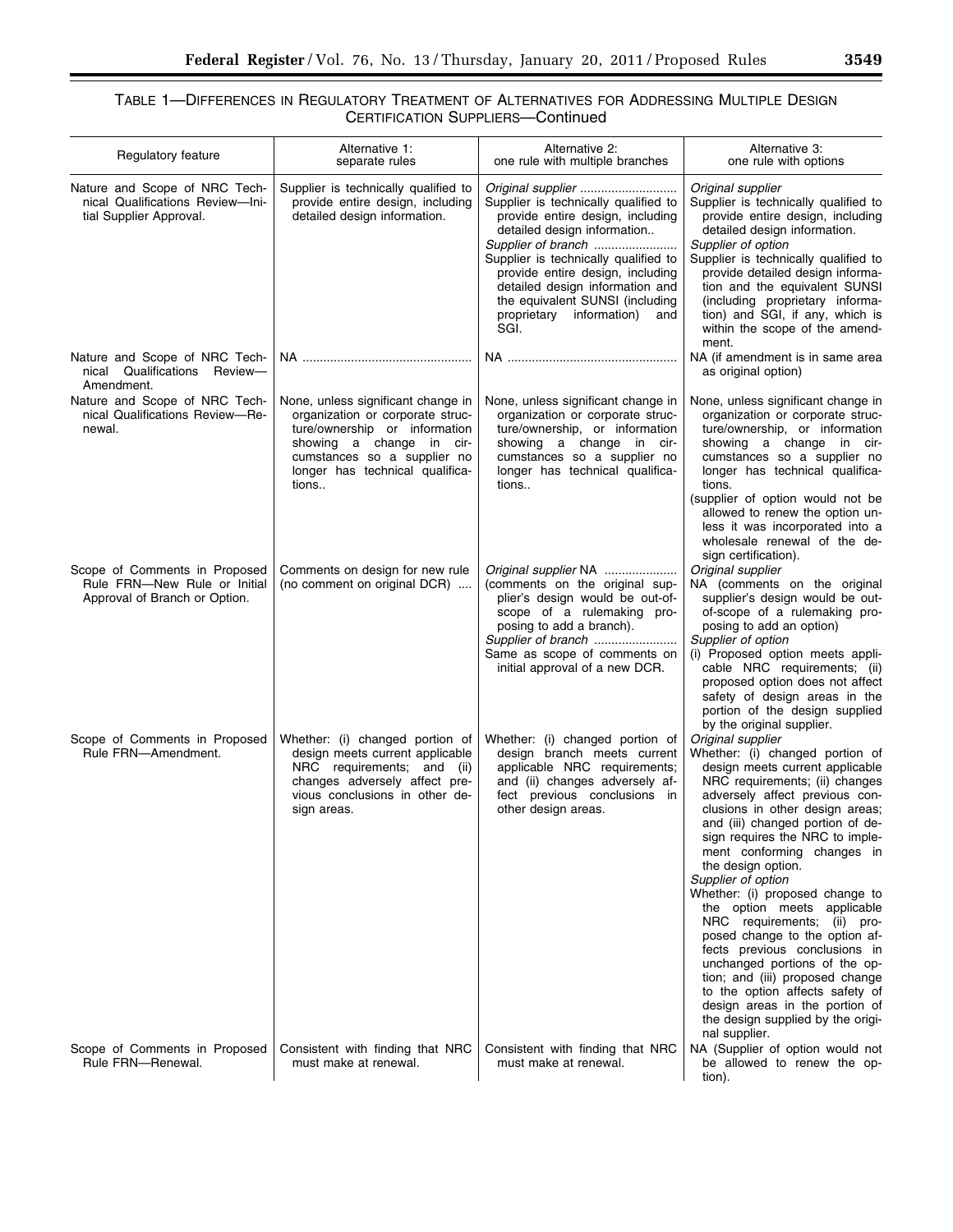## TABLE 1—DIFFERENCES IN REGULATORY TREATMENT OF ALTERNATIVES FOR ADDRESSING MULTIPLE DESIGN CERTIFICATION SUPPLIERS—Continued

| Regulatory feature                               | Alternative 1:<br>separate rules                                                      | Alternative 2:<br>one rule with multiple branches                                                                                                                                                                                                             | Alternative 3:<br>one rule with options                                                                                                                                                                                                                                                                                                                                                                                                                                                                                                                                                          |
|--------------------------------------------------|---------------------------------------------------------------------------------------|---------------------------------------------------------------------------------------------------------------------------------------------------------------------------------------------------------------------------------------------------------------|--------------------------------------------------------------------------------------------------------------------------------------------------------------------------------------------------------------------------------------------------------------------------------------------------------------------------------------------------------------------------------------------------------------------------------------------------------------------------------------------------------------------------------------------------------------------------------------------------|
| Part 21-Applicability                            | Each supplier is responsible for<br>Part 21 compliance with respect<br>to its design. | Each supplier is responsible for<br>Part 21 compliance with respect<br>to its design branch<br>NOTE: NRC is responsible for ad-<br>vising suppliers of branches of<br>any defects in the portion of the<br>design which was sponsored by<br>another supplier. | Original supplier<br>Responsible for Part 21 compli-<br>ance with respect to the entire<br>design with the exception of the<br>option(s).<br>Supplier of option<br>Responsible for Part 21 compli-<br>ance with respect to its option.<br>NOTE: NRC is responsible for ad-<br>vising: (i) suppliers of options of<br>any defects in the design of the<br>original supplier; and (ii) original<br>supplier of any defects in any of<br>the options, for the purpose of<br>facilitating the original supplier's<br>consideration of the option's de-<br>fect on the original supplier's<br>design. |
| Supplier Recordkeeping<br>Respon-<br>sibilities. | Each supplier required to maintain<br>its DCD                                         | Each supplier required to maintain<br>DCD<br>representing<br>the<br>the<br>branch it sponsored                                                                                                                                                                | Original supplier<br>Maintain the DCD for the entire<br>design.<br>Supplier of option<br>Maintain the DCD for its option.                                                                                                                                                                                                                                                                                                                                                                                                                                                                        |
| Mode of Referencing by COL ap-<br>plicant.       | Reference the selected rule.                                                          | Reference one branch of the rule.                                                                                                                                                                                                                             | Reference the rule with identifica-<br>tion of option selected.                                                                                                                                                                                                                                                                                                                                                                                                                                                                                                                                  |

NOTES:

1. If there is only a single description in a table cell, then that means that the description applies to all suppliers.<br>2. For purposes of this table, "supplier" means an entity that: (1) Submits an application for a new

existing design certification, or a renewal for a design certification; and (2) intends to, has offered, or is providing design and engineering services related to the certified design to a license applicant. The information in this table does not apply to petitions for rulemaking under 10 CFR<br>2.802 submitted by entities who are not acting, do not intend to act, or th "Original supplier" means the supplier who was the original applicant for the design certification.

## *C. Changes to Appendix A to Part 52— Design Certification Rule for the U.S. Advanced Boiling Water Reactor*

#### 1. Introduction (Section I)

The NRC proposes to amend Section I, ''Introduction,'' to identify STPNOC as the applicant for the amendment of the U.S. ABWR design certification rule to address the AIA rule, 10 CFR 50.150. The portion of the certified design sponsored by STPNOC in this amendment, and which this rulemaking finds STPNOC (acting together with TANE) is technically qualified to supply, is termed the "STPNOC certified design option" or "STPNOC option." As discussed in greater detail in the section-by-section analysis for Section III, ''Scope and Contents,'' an applicant or licensee referencing this appendix may use the GE certified design (which was first certified by the NRC in a 1997 rulemaking (62 FR 25800; May 12, 1997)), or both the GE certified design together with the STPNOC option (the GE/STPNOC composite certified design).

The overall purpose of paragraph I of this appendix is to identify the standard plant design that was approved and the applicant for certification of the

standard design. Identification of both the original design certification applicant and the applicant for any amendment to the design is necessary to implement this appendix, for two reasons. First, the implementation of 10 CFR 52.63(c) depends on whether an applicant for a COL contracts with the design certification applicant to provide the generic DCD and supporting design information. If the COL applicant does not use the design certification applicant to provide the design information and instead uses an alternate nuclear plant supplier, then the COL applicant must meet the requirements in paragraph IV.A.4 of this appendix and 10 CFR 52.73. The COL applicant must demonstrate that the alternate supplier is qualified to provide the standard plant design information.

By identifying STPNOC as the applicant for the amendment of the U.S. ABWR design certification rule, the provisions of 10 CFR 52.63 will be given effect whenever a COL applicant references the certified design option sponsored by STPNOC, but does not use STPNOC to supply the design information for this option and instead uses an alternate supplier. In this circumstance, the COL applicant must

meet the requirements in paragraph IV.A.4 of this appendix and 10 CFR 52.73 with respect to the STPNOC option (*i.e.,* the COL applicant must demonstrate that the alternate supplier is qualified to provide the certified design information constituting the STPNOC option).

In addition, by identifying STPNOC as the applicant, STPNOC must maintain the generic DCD for the STPNOC option throughout the time this appendix may be referenced by a COL, as required by paragraph X.A.1 of this appendix.

#### 2. Definitions (Section II)

The NRC is proposing to revise the definition of ''generic design control document (generic DCD)'' in paragraph A in Section II, ''Definitions,'' to indicate that there will now be two generic DCDs incorporated by reference into this appendix—the DCD for the original U.S. ABWR design certification submitted by GE Nuclear Energy (GE DCD) and the DCD for the amendment to the U.S. ABWR design submitted by STPNOC (STPNOC DCD). The NRC is proposing this change to the definition of ''generic DCD'' to make it clear that all requirements in this appendix related to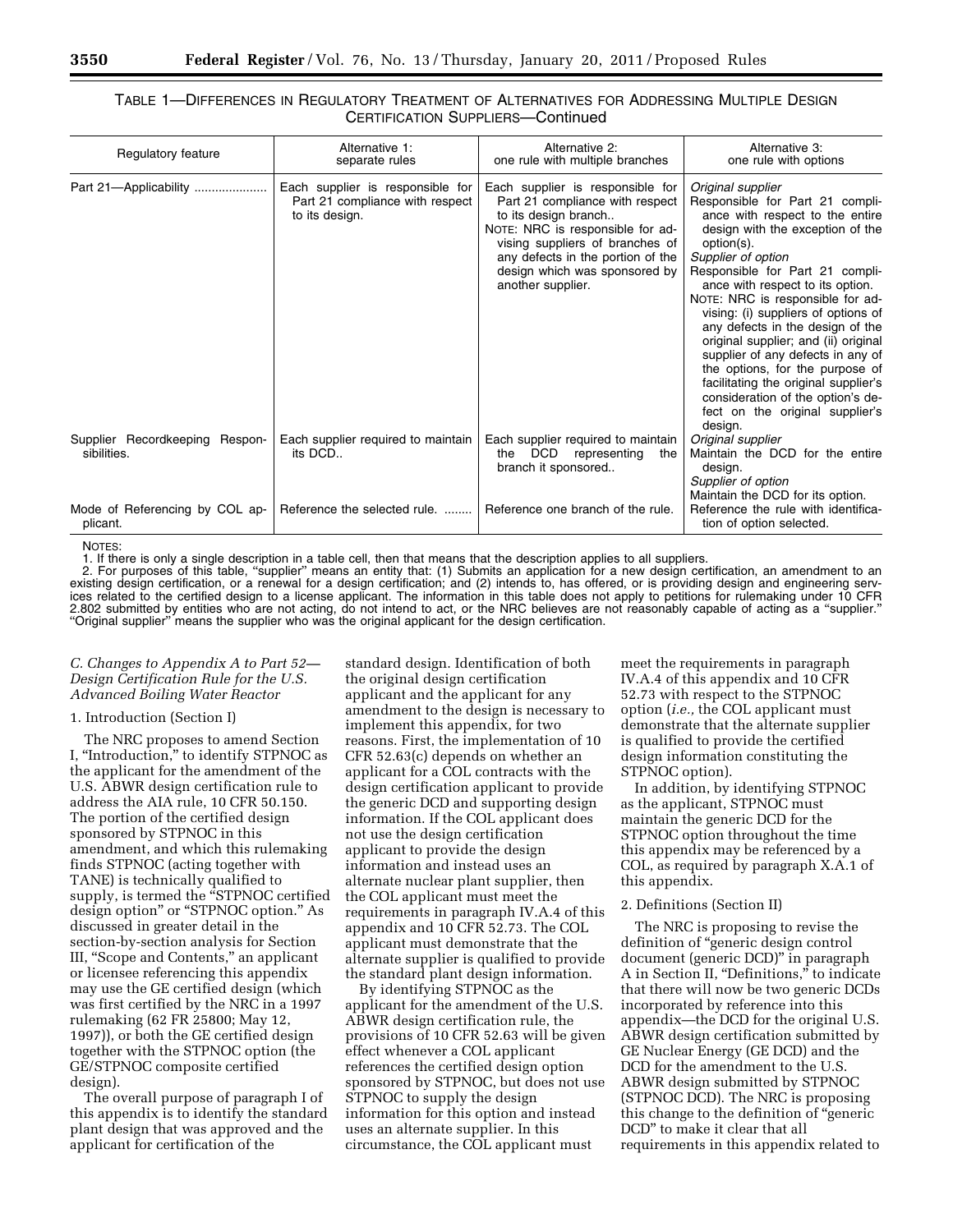the "generic DCD" apply to both the GE DCD and the STPNOC DCD, unless otherwise specified.

During development of the first two DCRs, the Commission decided that there would be both generic (master) DCDs maintained by the NRC and the design certification applicant, as well as individual plant-specific DCDs maintained by each applicant and licensee that reference this appendix. This distinction is necessary to specify the relevant plant-specific requirements to applicants and licensees referencing the appendix. To facilitate the maintenance of the master DCDs, the NRC proposes that each application for a standard design certification or amendment to a standard design certification be updated to include an electronic copy of the final version of the DCD. The final version would be required to incorporate all amendments to the DCD submitted since the original application as well as any changes directed by the NRC as a result of its review of the original DCD or as a result of public comments. This final version would become the master DCD incorporated by reference in the DCR. The master DCD would be revised as needed to include generic changes to the version of the DCD approved in this design certification rulemaking. These changes would occur as the result of generic rulemaking by the Commission, under the change criteria in Section VIII.

The NRC proposes to incorporate by reference a second DCD into Appendix A of 10 CFR part 52, *i.e.,* the DCD for the STPNOC option (STPNOC DCD). Under the proposed rule, a reference to a ''generic DCD'' means, in context, either or both: (i) The DCD for the original U.S. ABWR design certification submitted by GE (GE DCD); and (ii) the STPNOC DCD submitted by STPNOC.

## 3. Scope and Contents (Section III)

The purpose of Section III is to describe and define the scope and contents of this design certification and to present how documentation discrepancies or inconsistencies are to be resolved. Paragraph III.A is the required statement of the Office of the Federal Register (OFR) for approval of the incorporation by reference of Tier 1, Tier 2, and the generic technical specifications into this appendix. The NRC is proposing to redesignate the existing paragraph A regarding the GE DCD as paragraph A.1 and to add a new paragraph A.2 indicating that the STPNOC DCD is also approved for incorporation by reference.

The legal effect of incorporation by reference is that the incorporated

material has the same legal status as if it were published in the Code of Federal Regulations. This material, like any other properly issued regulation, has the force and effect of law. The STPNOC DCD was prepared to meet the technical information contents of application requirements for design certifications under 10 CFR 52.47(a) and the requirements of the OFR for incorporation by reference under 1 CFR part 51. One of the requirements of the OFR for incorporation by reference is that the applicant for the design certification (or amendment to the design certification) must make the generic DCD available upon request after the final rule becomes effective. Therefore, paragraph III.A.2 would identify a STPNOC representative to be contacted to obtain a copy of the STPNOC DCD.

The generic DCD (master copy) for the STPNOC DCD is electronically accessible in ADAMS (Accession No. ML102870017); at the OFR; and at www.regulations.gov by searching under Docket ID NRC–2010–0134. Copies of the generic DCD would also be available at the NRC's PDR. Questions concerning the accuracy of information in an application that references this appendix will be resolved by checking the master copy of the generic DCD in ADAMS. If the design certification amendment applicant makes a generic change (through NRC rulemaking) to the DCD under 10 CFR 52.63 and the change process provided in Section VIII, then at the completion of the rulemaking the NRC would request approval of the Director, OFR, for the revised master DCD. The NRC would require that the design certification amendment applicant maintain an upto-date copy of the master DCD under paragraph X.A.1 that includes any generic changes it has made because it is likely that most applicants intending to reference the standard design would obtain the generic DCD from the design certification amendment applicant.

In addition, the NRC is proposing to revise paragraph III.B to add text indicating that an applicant or licensee referencing this appendix may reference either the GE DCD, or both the GE DCD and the STPNOC DCD. An applicant referencing this appendix would be required to indicate in its application and in all necessary supporting documentation which of these two alternatives it is implementing. This information is necessary to support the NRC's review and processing of the license application. A COL applicant that does not reference both the GE DCD and the STPNOC DCD will be required, in accordance with 10 CFR

 $50.150(a)(3)(v)(B)$  to comply with the requirements of 10 CFR 50.150 as part of its COL application.

Paragraphs III.C and III.D set forth the way potential conflicts are to be resolved. Paragraph III.C would establish the Tier 1 description in the DCD as controlling in the event of an inconsistency between the Tier 1 and Tier 2 information in the DCD. The NRC is proposing a minor change to paragraph III.C, which currently states that, if there is a conflict between Tier 1 and Tier 2 of the DCD, then Tier 1 controls. The revised paragraph would state that, if there is a conflict between Tier 1 and Tier 2 of a DCD, then Tier 1 controls. This change is necessary to indicate that this requirement applies to both the GE DCD and the STPNOC DCD.

The NRC is also proposing a change to paragraph III.D. Paragraph III.D establishes the generic DCD as the controlling document in the event of an inconsistency between the DCD and the Final Safety Evaluation Report (FSER) for the certified standard design. The proposed revision would indicate that this is also the case for an inconsistency between the STPNOC DCD and the NRC's associated FSER, referred to as the ''AIA FSER.''

The NRC is proposing to redesignate current paragraph III.E as proposed paragraph III.F and to add a new paragraph, III.E. Proposed paragraph III.E would state that, if there is a conflict between the design as described in the GE DCD and a design matter which implements the STPNOC certified design option but is not specifically described in the STPNOC DCD, then the GE DCD controls. This paragraph, which would be effective only with respect to the GE/STPNOC composite certified design, addresses the situation when, despite the best efforts of STPNOC and the NRC, there are unintended consequences or unaddressed issues resulting from STPNOC's amendment to the U.S. ABWR design. The NRC would expect the applicant or licensee discovering such issues to notify the NRC and STPNOC so that the issue could be addressed generically (if not reportable under existing NRC requirements such as 10 CFR part 21, 10 CFR 52.6, 10 CFR 50.72 and 10 CFR 50.73).

4. Additional Requirements and Restrictions (Section IV)

Section IV presents additional requirements and restrictions imposed upon an applicant who references this appendix. Paragraph IV.A presents the information requirements for these applicants. Paragraph IV.A.3 currently requires the applicant to include, not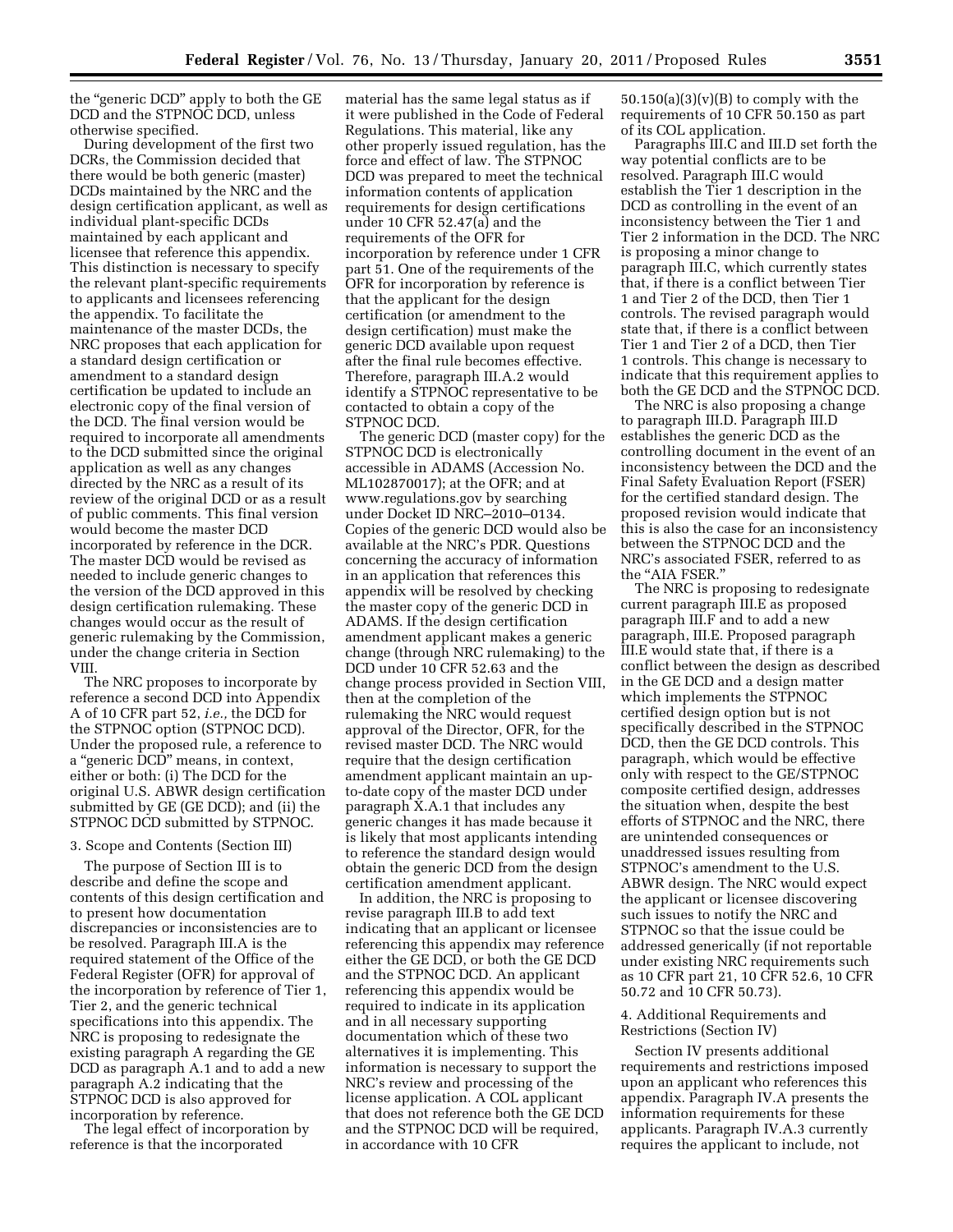simply reference, the proprietary and SGI referenced in the U.S. ABWR DCD, or its equivalent, to ensure that the applicant has actual notice of these requirements. The NRC is proposing to revise paragraph IV.A.3 to indicate that a COL applicant must include, in the plant-specific DCD, the proprietary information and SGI referenced in both the GE DCD and the STPNOC DCD, as applicable.

The NRC is also proposing to add a new paragraph IV.A.4 to indicate requirements that must be met in cases where the COL applicant is not using the entity that was the original applicant for the design certification (or amendment) to supply the design for the applicant's use. Proposed paragraph IV.A.4.a would require that a COL applicant referencing this appendix include, as part of its application, a demonstration that an entity other than GE Nuclear Energy is qualified to supply the U.S. ABWR certified design unless GE Nuclear Energy supplies the design for the applicant's use. Proposed paragraph IV.A.4.b would require that a COL applicant referencing the STPNOC certified design option include, as part of its application, a demonstration that an entity other than STPNOC and TANE acting together is qualified to supply the STPNOC certified design option, unless STPNOC and TANE acting together supply the design option for the applicant's use. In cases where a COL applicant is not using GE Nuclear Energy to supply the U.S. ABWR certified design, or is not using STPNOC and TANE acting together to supply the STPNOC certified design option, this information is necessary to support any NRC finding under 10 CFR 52.73(a) that an entity other than the one originally sponsoring the design certification or design certification amendment is qualified to supply the certified design or certified design option.

Under 10 CFR 52.47(a)(7), a design certification applicant is required to include information in its application to demonstrate that it is technically qualified to engage in the proposed activities (*e.g.,* supplying the certified design to license applicants). Based on the NRC's review of the STPNOC application to amend to the U.S. ABWR certified design, the NRC determined that STPNOC and its contractors are technically qualified to perform the design work associated with the amended portion of the U.S. ABWR design represented by STPNOC's application and to supply the amended portion of the U.S. ABWR design. However, the staff determined that STPNOC, by itself, is not technically qualified to supply the amended portion

of the U.S. ABWR design certification represented in STPNOC's DCD. Rather, the staff determined that STPNOC and TANE acting together are qualified to supply the amended portion of the U.S. ABWR design certification represented in STPNOC's DCD. Therefore, the NRC is including paragraph IV.A.4.b to ensure that the basis for the NRC finding of technical qualifications in support of this design certification amendment remains valid.

### 5. Applicable Regulations (Section V)

The purpose of Section V is to specify the regulations applicable and in effect when the design certification is approved (*i.e.,* as of the date specified in paragraph V.A, which is the date that Appendix A was originally approved by the Commission and signed by the Secretary of the Commission). The NRC is proposing to revise paragraph V.A to indicate that the current text in this paragraph applies to the GE DCD and to add a new paragraph indicating the regulations that apply to the STPNOC DCD (10 CFR Parts 50 and 52), as would be approved by the Commission and signed by the Secretary of the Commission should this amendment to Appendix A be approved. All of the requirements related to the NRC's AIA requirements can be found in 10 CFR Parts 50 and 52.

#### 6. Issue Resolution (Section VI)

The purpose of Section VI is to identify the scope of issues that were resolved by the Commission in the original certification rulemaking and, therefore, are ''matters resolved'' within the meaning and intent of 10 CFR 52.63(a)(5). Paragraph VI.B presents the scope of issues that may not be challenged as a matter of right in subsequent proceedings and describes the categories of information for which there is issue resolution. Paragraph VI.B.1 provides that all nuclear safety issues arising from the Atomic Energy Act of 1954, as amended, that are associated with the information in the NRC staff's FSER (ADAMS Accession No. ML102710198), the Tier 1 and Tier 2 information and the rulemaking record for this appendix are resolved within the meaning of 10 CFR 52.63(a)(5). These issues include the information referenced in the DCD that are requirements (*i.e.*, "secondary references''), as well as all issues arising from proprietary information and SGI which are intended to be requirements. Paragraph VI.B.2 provides for issue preclusion of proprietary and SGI.

The NRC is proposing to revise paragraphs VI.B.1 and VI.B.2 to redesignate references to the "FSER" as references to the ''ABWR FSER,'' and references to the ''generic DCD'' as references to the ''GE DCD'' to distinguish the FSER and DCD for the original certified design from the FSER and DCD that would be issued to support the STPNOC amendment to the U.S. ABWR design. In addition, this proposed revision would add additional text to paragraph VI.B.1 to identify the information that would be resolved by the Commission in the rulemaking to certify the STPNOC amendment to the U.S. ABWR design.

The NRC is also proposing to revise paragraph VI.B.7, which identifies as resolved all environmental issues concerning severe accident mitigation design alternatives arising under the National Environmental Policy Act of 1969 (NEPA) associated with the information in the NRC's final environmental assessment for the U.S. ABWR design and Revision 1 of the technical support document for the U.S. ABWR, dated December 1994, for plants referencing this appendix whose site parameters are within those specified in the technical support document. The NRC is proposing to revise this paragraph to also identify as resolved all environmental issues concerning severe accident mitigation design alternatives associated with the information in the NRC's final environmental assessment and Revision 0 of ABWR–LIC–09–621, ''Applicant's Supplemental Environmental Report-Amendment to ABWR Standard Design Certification,'' for the AIA amendment to the U.S. ABWR design for plants referencing this appendix whose site parameters are within those specified in the technical support document.

Finally, the NRC is proposing to revise paragraph VI.E, which provides the procedure for an interested member of the public to obtain access to proprietary information and SGI for the U.S. ABWR design, and to request and participate in proceedings identified in paragraph VI.B of this appendix, that is, proceedings involving licenses and applications which reference this appendix. The NRC is proposing to replace the current information in this paragraph with a statement that the NRC will specify, at an appropriate time, the procedure for interested persons to review SGI or SUNSI (including proprietary information), for the purpose of participating in the hearing required by 10 CFR 52.85, the hearing provided under 10 CFR 52.103, or in any other proceeding relating to this appendix in which interested persons have a right to request an adjudicatory hearing.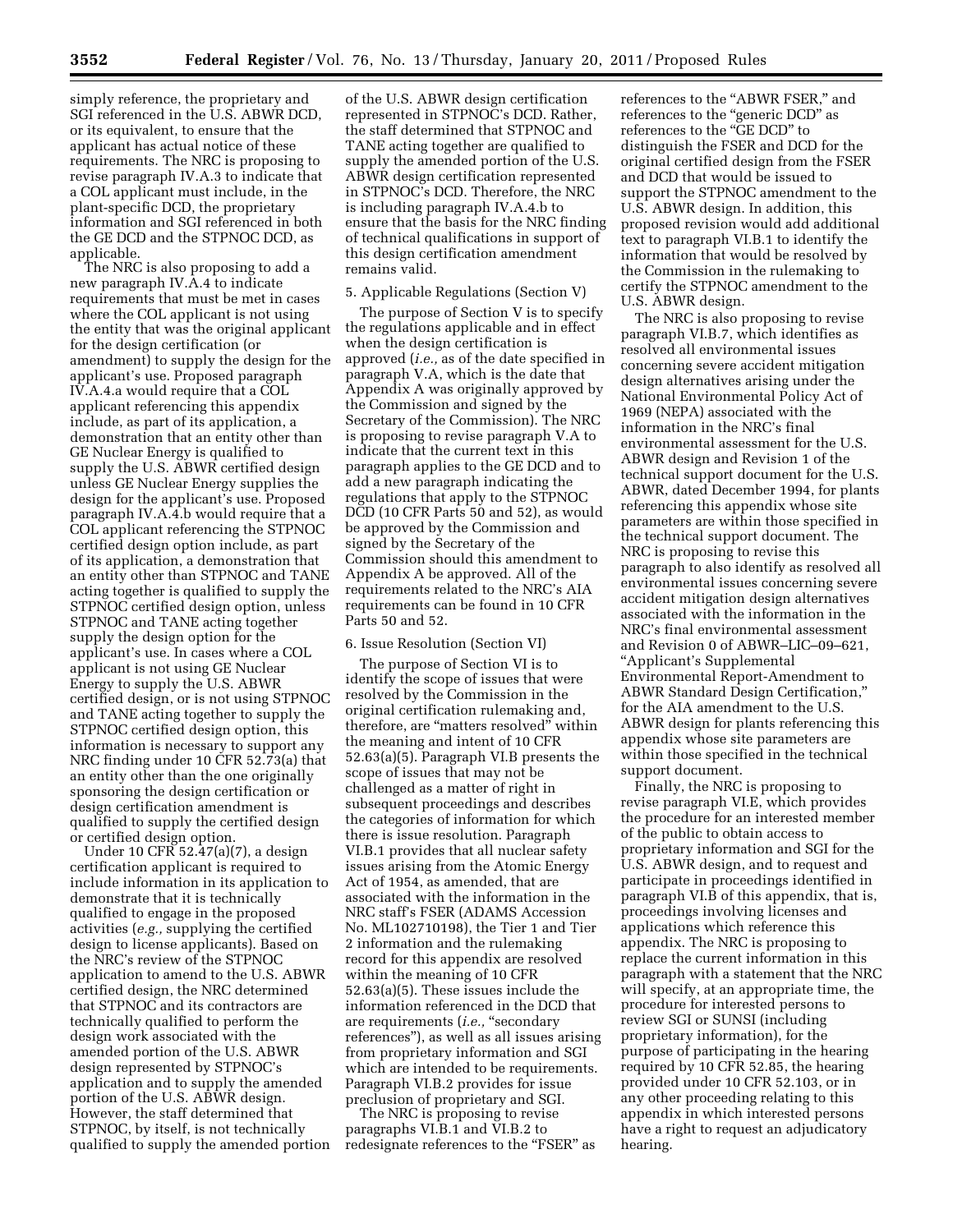Access to such information would be for the sole purpose of requesting or participating in certain specified hearings, viz., (i) the hearing required by 10 CFR 52.85 where the underlying application references this appendix; (ii) any hearing provided under 10 CFR 52.103 where the underlying COL references this appendix; and (iii) any other hearing relating to this appendix in which interested persons have the right to request an adjudicatory hearing.

For proceedings where the notice of hearing was published before [effective date of final rule], the Commission's order governing access to SUNSI and SGI shall be used to govern access to SUNSI (including proprietary information) and SGI on the STPNOC option. For proceedings in which the notice of hearing or opportunity for hearing is published after [effective date of final rule], paragraph VI.E. applies and governs access to SUNSI (including proprietary information) and SGI for both the original GE certified design, and the STPNOC option; as stated in paragraph VI.E, the NRC will specify the access procedures at an appropriate time.

The NRC expects to follow its current practice of establishing the procedures by order when the notice of hearing is published in the **Federal Register**. (*See, e.g.,* Florida Power and Light Co, Combined License Application for the Turkey Point Units 6 & 7, Notice of Hearing, Opportunity To Petition for Leave To Intervene and Associated Order Imposing Procedures for Access to Sensitive Unclassified Non-Safeguards Information and Safeguards Information for Contention Preparation (75 FR 34777; June 18, 2010); Notice of Receipt of Application for License; Notice of Consideration of Issuance of License; Notice of Hearing and Commission Order and Order Imposing Procedures for Access to Sensitive Unclassified Non-Safeguards Information and Safeguards Information for Contention Preparation; In the Matter of AREVA Enrichment Services, LLC (Eagle Rock Enrichment Facility) (74 FR 38052; July 30, 2009).

In the four currently approved design certifications (10 CFR part 52, Appendices A through D), paragraph VI.E presents specific directions on how to obtain access to proprietary information and SGI on the design certification in connection with a license application proceeding referencing that design certification rule. The NRC is proposing this change because these provisions were developed before the terrorist events of September 11, 2001. After September 11, 2001, the Congress changed the

statutory requirements governing access to SGI, and the NRC revised its rules, procedures, and practices governing control and access to SUNSI and SGI. The NRC now believes that generic direction on obtaining access to SUNSI and SGI is no longer appropriate for newly approved DCRs. Accordingly, the specific requirements governing access to SUNSI and SGI contained in paragraph VI.E of the four currently approved DCRs should not be included in the design certification rule for the U.S. ABWR. Instead, the NRC should specify the procedures to be used for obtaining access at an appropriate time in the COL proceeding referencing the U.S. ABWR DCR. The NRC intends to include this change in any future amendment or renewal of the other existing DCRs. However, the NRC is not planning to initiate rulemaking to change paragraph VI.E of the existing DCRs, to minimize unnecessary resource expenditures by both the original DCR applicant and the NRC.

7. Processes for Changes and Departures (Section VIII)

The purpose of Section VIII is to present the processes for generic changes to, or plant-specific departures (including exemptions) from, the DCD. The Commission adopted this restrictive change process to achieve a more stable licensing process for applicants and licensees that reference this DCR. The change processes for the three different categories of Tier 2 information, namely, Tier 2, Tier 2\*, and Tier 2\* with a time of expiration, are presented in paragraph VIII.B.

Departures from Tier 2 that a licensee may make without prior NRC approval are addressed under paragraph VIII.B.5 (similar to the process in 10 CFR 50.59). The NRC is proposing changes to Section VIII to address the change control process specific to departures from the information required by 10 CFR 52.47(a)(28) to address the NRC's AIA requirements in 10 CFR 50.150. Specifically, the NRC is proposing to revise paragraph VIII.B.5.b to indicate that the criteria in this paragraph for determining if a proposed departure from Tier 2 requires a license amendment do not apply to a proposed departure affecting information required by 10 CFR 52.47(a)(28) to address 10 CFR 50.150. In addition, the NRC is proposing to redesignate paragraphs VIII.B.5.d, B.5.e, and B.5.f as paragraphs VIII.B.5.e, B.5.f, and B.5.g, respectively, and to add a new paragraph VIII.B.5.d. Proposed paragraph VIII.B.5.d would require an applicant or licensee who proposed to depart from the information required by 10 CFR  $52.47(a)(28)$  to be

included in the final safety analysis report (FSAR) for the standard design certification to consider the effect of the changed feature or capability on the original assessment required by 10 CFR 50.150(a). The FSAR information required by the aircraft impact rule which is subject to this change control requirement are the descriptions of the design features and functional capabilities incorporated into the final design of the nuclear power facility and the description of how the identified design features and functional capabilities meet the assessment requirements in 10 CFR 50.150(a)(1). The objective of the change controls is to determine whether the design of the facility, as changed or modified, is shown to withstand the effects of the aircraft impact with reduced use of operator actions. In other words, the applicant or licensee must continue to show, with the modified design, that the acceptance criteria in 10 CFR 50.150(a)(1) are met with reduced use of operator actions. The rule does not require an applicant or a licensee implementing a design change to redo the complete aircraft impact assessment (AIA) to evaluate the effects of the change. The NRC believes it may be possible to demonstrate that a design change is bound by the original design or that the change provides an equivalent level of protection, without redoing the original assessment.

Consistent with the NRC's intent when it issued the AIA rule, under the proposed revision to this section, plantspecific departures from the AIA information in the FSAR would not require a license amendment, but may be made by the licensee upon compliance with the substantive requirements of the AIA rule (*i.e.,* the AIA rule acceptance criteria). The applicant or licensee would also be required to document, in the plantspecific departure, how the modified design features and functional capabilities continue to meet the assessment requirements in 10 CFR 50.150(a)(1) in accordance with Section X of this appendix. Applicants and licensees making changes to design features or capabilities included in the certified design may also need to develop alternate means to cope with the loss of large areas of the plant from explosions or fires to comply with the requirements in 10 CFR 50.54(hh). The proposed addition of these provisions to this appendix is consistent with the NRC's intent when it issued the AIA rule in 2009, as noted in the statements of consideration for that rule (74 FR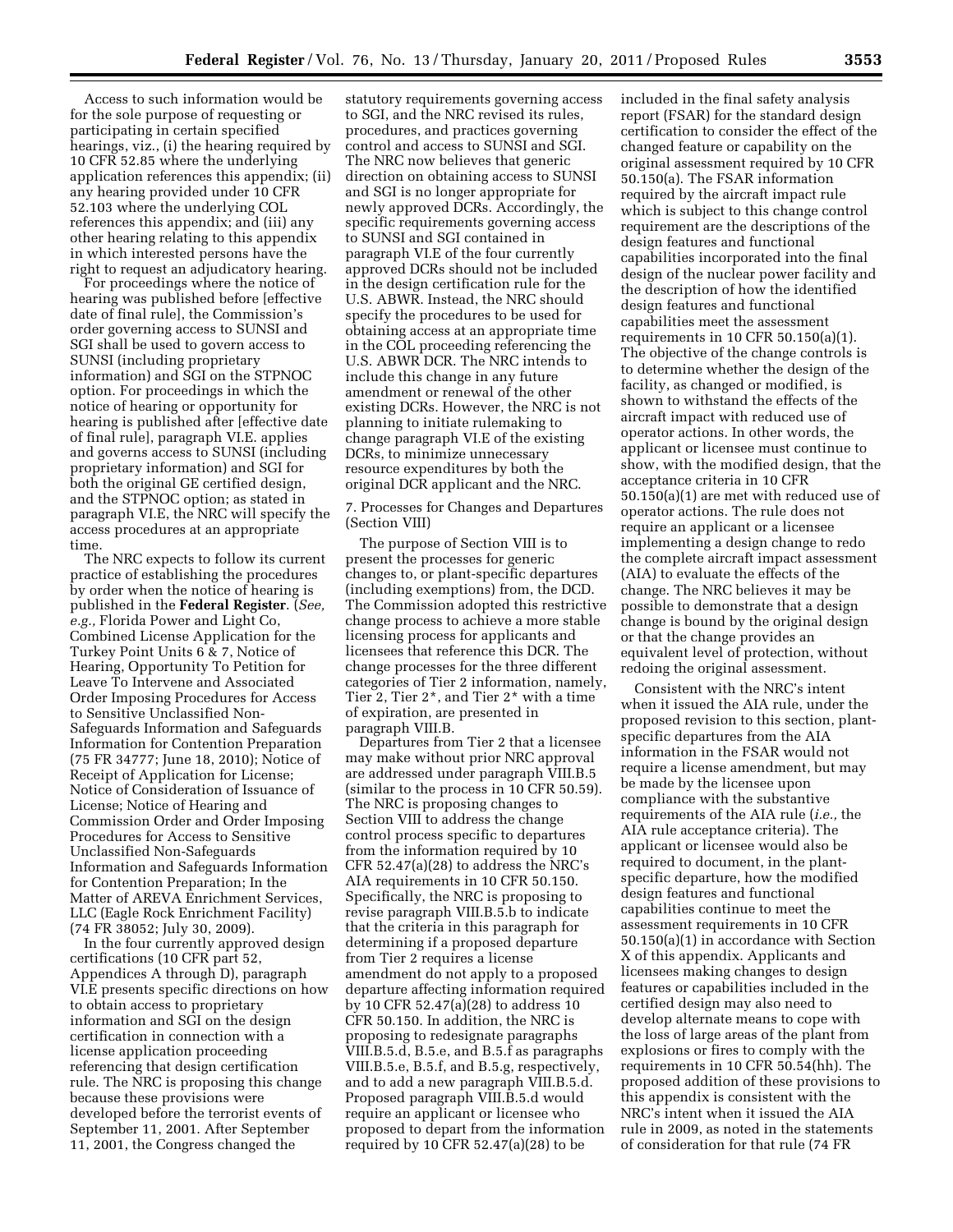28112; June 12, 2009, at 28122, third column).

# 8. Records and Reporting (Section X)

The purpose of Section X is to present the requirements that apply to maintaining records of changes to and departures from the generic DCD, which would be reflected in the plant-specific DCD. Section X also presents the requirements for submitting reports (including updates to the plant-specific DCD) to the NRC. Paragraph X.A.1 requires that a generic DCD and the proprietary information and SGI referenced in the generic DCD be maintained by the applicant for this rule. The NRC is proposing to revise paragraph X.A.1 to indicate that there are two applicants for this appendix and that the requirements to maintain a copy of the applicable generic DCD would apply to both the applicant for the original U.S. ABWR certification (GE) and the applicant for the AIA amendment to the U.S. ABWR design (STPNOC). Paragraph X.A.1 would also require the design certification applicant to maintain the proprietary information and SGI referenced in the generic DCD. The NRC is proposing to replace the term "proprietary information'' with the broader term ''sensitive unclassified non-safeguards information (including proprietary information).'' Information categorized as SUNSI is information that is generally not publicly available and encompasses a wide variety of categories, including information about a licensee's or applicant's physical protection or material control and accounting program for special nuclear material not otherwise designated as SGI or classified as National Security Information or Restricted Data (securityrelated information), which is required by 10 CFR 2.390 to be protected in the same manner as commercial or financial information (*i.e.,* they are exempt from public disclosure). This change is necessary because, although the NRC is not approving any proprietary information or SGI as part of this amendment rulemaking, it is approving some security-related information that is categorized as SUNSI.

This change would ensure that both GE and STPNOC (as well as any future applicants for amendments to the U.S. ABWR DCR who intend to supply the certified design) are required to maintain a copy of the applicable generic DCD, and maintain the applicable SUNSI (including proprietary information) and SGI—developed by that applicant—that were approved as part of the relevant design certification rulemakings. In the certification of the

original U.S. ABWR design, the NRC approved both proprietary information and SGI as part of the design certification rulemaking. In this amendment to the U.S. ABWR design, the NRC would only be approving nonproprietary SUNSI as part of the amendment rulemaking.

The NRC notes that the generic DCD concept was developed, in part, to meet OFR requirements for incorporation by reference, including public availability of documents incorporated by reference. However, the proprietary information and SGI were not included in the public version of the DCD prepared by GE, and the SUNSI was not included in the public version of the DCD prepared by STPNOC. Only the public version of the generic STPNOC DCD would be identified and incorporated by reference into this rule. Nonetheless, the SUNSI for the STPNOC option was reviewed by the NRC and, as stated in paragraph VI.B.2, the NRC would consider the information to be resolved within the meaning of 10 CFR 52.63(a)(5). Because this information is in the non-public versions of the GE and STPNOC DCDs, this SUNSI (including proprietary information) and SGI, or its equivalent, is required to be provided by an applicant for a license referencing this DCR.

In addition, the NRC is proposing to add a new paragraph X.A.4.a that would require the applicant for the amendment to the U.S. ABWR design to address the AIA requirements to maintain a copy of the AIA performed to comply with the requirements of 10 CFR 50.150(a) for the term of the certification (including any period of renewal). The NRC is also proposing a new paragraph X.A.4.b that would require an applicant or licensee who references this appendix to include both the GE DCD and the STPNOC DCD to maintain a copy of the AIA performed to comply with the requirements of 10 CFR 50.150(a) throughout the pendency of the application and for the term of the license (including any period of renewal). The addition of paragraphs X.A.4.a and X.A.4.b is consistent with the NRC's intent when it issued the AIA rule in 2009 (74 FR 28112; June 12, 2009, at 28121, second column).

## **IV. Section-by-Section Analysis**

#### *A. Introduction (Section I)*

The NRC is proposing to amend Section I, "Introduction," to identify STPNOC as the applicant for the amendment of the U.S. ABWR design certification rule to address the AIA rule, 10 CFR 50.150.

#### *B. Definitions (Section II)*

The NRC is proposing to revise the definition of ''generic design control document (generic DCD)'' to indicate that there will be two generic DCDs incorporated by reference into this appendix—the DCD for the original U.S. ABWR design certification submitted by GE Nuclear Energy (GE DCD) and the DCD for the amendment to the U.S. ABWR design submitted by STPNOC (STPNOC DCD). This will make it clear that all requirements in this appendix related to the "generic DCD" apply to both the GE DCD and the STPNOC DCD, unless otherwise specified.

#### *C. Scope and Contents (Section III)*

The NRC is proposing to redesignate existing paragraph A regarding the GE DCD as paragraph A.1 and to add a new paragraph A.2 indicating that the STPNOC DCD is also approved for incorporation by reference into 10 CFR part 52, Appendix A by OFR.

The NRC is proposing to revise paragraph III.B to add text indicating that an applicant or licensee referencing this appendix may use either the GE DCD, or both the GE DCD and the STPNOC DCD. By doing so, the applicant or licensee effectively indicates which generic design it is using (*i.e.,* the GE certified design, or the GE/STPNOC composite certified design). An applicant referencing this appendix would be required to indicate in its application and in all necessary supporting documentation which of these two alternatives it is implementing.

The NRC is proposing a minor change to paragraph III.C, which currently states that, if there is a conflict between Tier 1 and Tier 2 of the DCD, then Tier 1 controls. The revised paragraph would state that, if there is a conflict between Tier 1 and Tier 2 of a DCD, then Tier 1 controls, because the requirement would also apply to the STPNOC DCD.

Paragraph III.D establishes the generic DCD as the controlling document in the event of an inconsistency between the DCD and the FSER for the certified standard design. The NRC is proposing a change to paragraph III.D which would indicate that in the event of an inconsistency between the STPNOC DCD and the AIA FSER, the STPNOC DCD controls.

The NRC is proposing to redesignate current paragraph III.E as proposed paragraph III.F and to add a new paragraph III.E. Proposed paragraph III.E would state that, if there is a conflict between the design as described in the GE DCD and a design matter which implements the STPNOC certified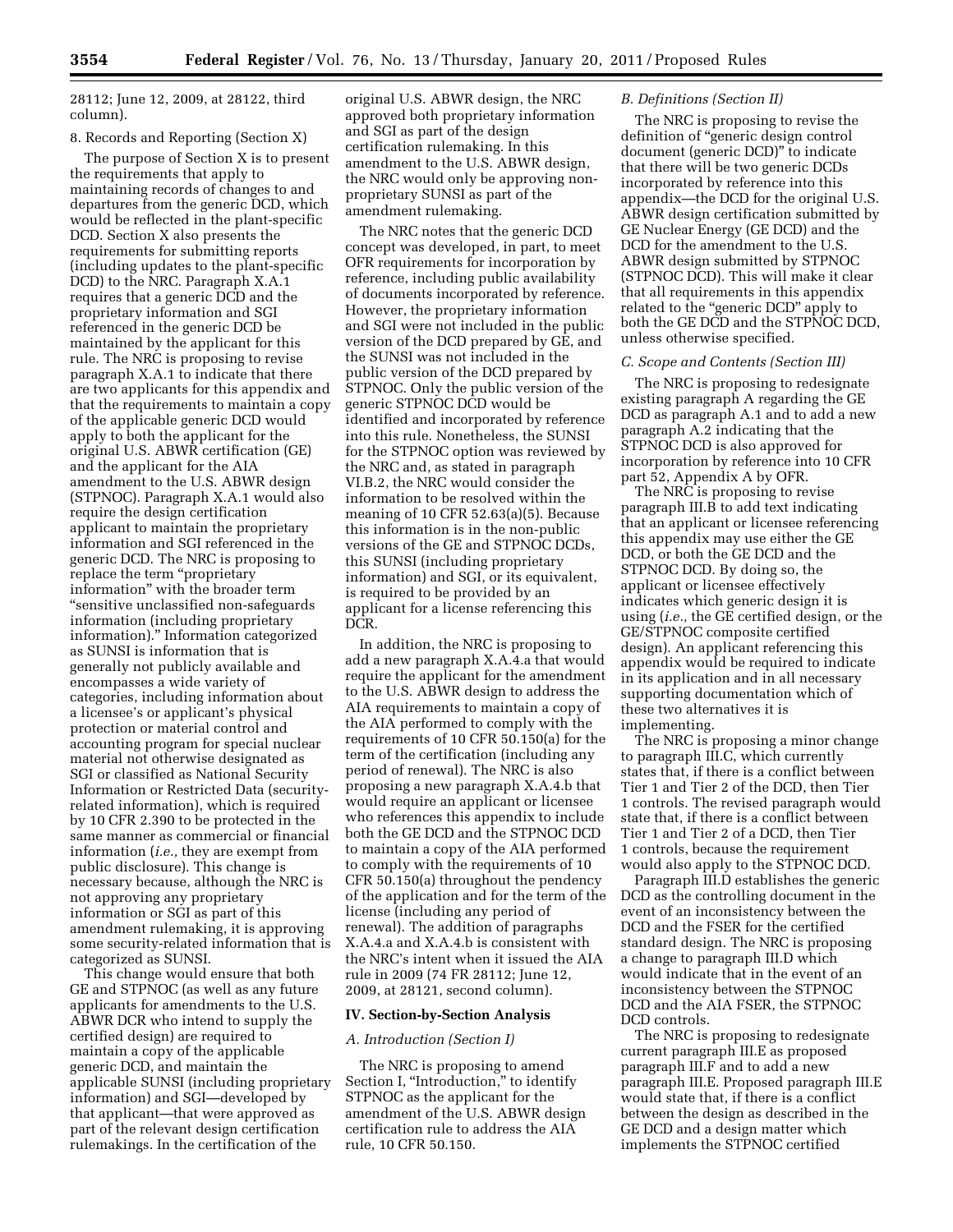design option but is not specifically described in the STPNOC DCD, then the GE DCD controls.

## *D. Additional Requirements and Restrictions (Section IV)*

The NRC is proposing to revise paragraph IV.A.3 to indicate that a COL applicant must include, in the plantspecific DCD, the proprietary information and SGI referenced in both the GE DCD and the STPNOC DCD, as applicable, or its equivalent.

Section IV presents additional requirements and restrictions imposed upon an applicant who references this appendix. Paragraph IV.A presents the information requirements for these applicants. Paragraph IV.A.3 requires the applicant to include the proprietary information and SGI referenced in the DCD, or its equivalent, to ensure that the applicant has actual notice of these requirements. The NRC is proposing to revise paragraph IV.A.3 to indicate that a COL applicant must include, in the plant-specific DCD, the proprietary information and SGI referenced in both the GE DCD and the STPNOC DCD, as applicable, or the equivalent of this information. If the COL applicant is referencing only the GE DC, then the applicant must include the proprietary information and SGI developed by GE (as presented in the non-public version of the GE DCD), or the equivalent of this information. If the COL applicant is referencing both the GE DCD and the STPNOC DCD, then the applicant must include: (1) The proprietary information and SGI developed by GE (as presented in the non-public version of the GE DCD), or the equivalent of this information; and (2) the proprietary information and SGI developed by STPNOC (as presented in the non public version of the STPNOC DCD), or the equivalent of this information.

The NRC is also proposing to add a new paragraph IV.A.4 to indicate requirements that must be met in cases where the COL applicant is not using the entity that was the original applicant for the design certification (or amendment) to supply the design for the applicant's use. Proposed paragraph IV.A.4.a would require that a COL applicant referencing this appendix include, as part of its application, a demonstration that an entity other than GE is qualified to supply the U.S. ABWR certified design unless GE supplies the design for the applicant's use. Proposed paragraph IV.A.4.b would require that a COL applicant referencing the STPNOC certified design option include, as part of its application, a demonstration that an entity other than STPNOC and TANE acting together is

qualified to supply the STPNOC certified design option, unless STPNOC and TANE acting together supply the design option for the applicant's use. In cases where a COL applicant is not using GE to supply the U.S. ABWR certified design, or is not using STPNOC and TANE acting together to supply the STPNOC certified design option, the required information would be used to support any NRC finding under 10 CFR 52.73(a) that an entity other than the one originally sponsoring the design certification or design certification amendment is qualified to supply the certified design or certified design option.

## *E. Applicable Regulations (Section V)*

Paragraph V.A would be revised so that the first sentence of paragraph V.A identifies the applicable regulations for the GE certified design, and the second sentence presents the applicable regulations for the STPNOC Option.

#### *F. Issue Resolution (Section VI)*

The NRC is proposing to revise paragraphs VI.B.1 and VI.B.2 to redesignate references to the "FSER" as references to the "ABWR FSER" and references to the ''generic DCD'' as references to the ''GE DCD'' to distinguish the FSER and DCD for the original certified design from the FSER and DCD that would be issued to support the STPNOC amendment to the U.S. ABWR design. In addition, this proposed revision would add text to paragraph VI.B.1 to identify the information that would be resolved by the Commission in the rulemaking to certify the STPNOC AIA amendment to the U.S. ABWR design.

The NRC is proposing to revise paragraph VI.B.7 to identify as resolved all environmental issues concerning severe accident mitigation design alternatives associated with the information in the NRC's final environmental assessment and Revision 0 of ABWR–LIC–09–621, ''Applicant's Supplemental Environmental Report-Amendment to ABWR Standard Design Certification,'' for the AIA amendment to the U.S. ABWR design for plants referencing this appendix whose site parameters are within those specified in the technical support document. The existing site parameters specified in the technical support document are not affected by this design certification amendment.

## *G. Processes for Changes and Departures (Section VIII)*

The NRC is proposing changes to Section VIII to address the change control process specific to departures

from the information required by 10 CFR 52.47(a)(28) to address the NRC's AIA requirements in 10 CFR 50.150. Specifically, the NRC is proposing to revise paragraph VIII.B.5.b to indicate that the criteria in this paragraph for determining if a proposed departure from Tier 2 requires a license amendment do not apply to a proposed departure affecting information required by 10 CFR 52.47(a)(28) to address aircraft impacts.

In addition, the NRC is proposing to redesignate paragraphs VIII.B.5.d, B.5.e, and B.5.f as paragraphs VIII.B.5.e, B.5.f, and B.5.g, respectively, and to add a new paragraph VIII.B.5.d. Proposed paragraph VIII.B.5.d would require an applicant referencing the U.S. ABWR DCR, who proposed to depart from the information required by 10 CFR 52.47(a)(28) to be included in the FSAR for the standard design certification, to consider the effect of the changed feature or capability on the original 10 CFR 50.150(a) assessment.

# *H. Records and Reporting (Section X)*

The NRC is proposing to revise paragraph X.A.1 to refer to ''applicants'' for this appendix and to replace the term "proprietary information" with the broader term ''sensitive unclassified non-safeguards information.'' Paragraph X.A.1 would be revised to require the design certification amendment applicant to maintain the SUNSI which it developed and used to support its design certification amendment application. This would ensure that the referencing applicant has direct access to this information from the design certification amendment applicant, if it has contracted with the applicant to provide the SUNSI to support its license application. The STPNOC generic DCD and the NRC-approved version of the SUNSI would be required to be maintained for the period that this appendix may be referenced.

The NRC is also proposing to add a new paragraph X.A.4.a that would require STPNOC to maintain a copy of the AIA performed to comply with the requirements of 10 CFR 50.150(a) for the term of the certification (including any period of renewal). This proposed provision, which is consistent with 10 CFR 50.150(c)(3), would facilitate any NRC inspections of the assessment that the NRC decides to conduct.

Similarly, the NRC is proposing new paragraph X.A.4.b that would require an applicant or licensee who references this appendix, to include both the GE DCD and the STPNOC DCD, to maintain a copy of the AIA performed to comply with the requirements of 10 CFR 50.150(a) throughout the pendency of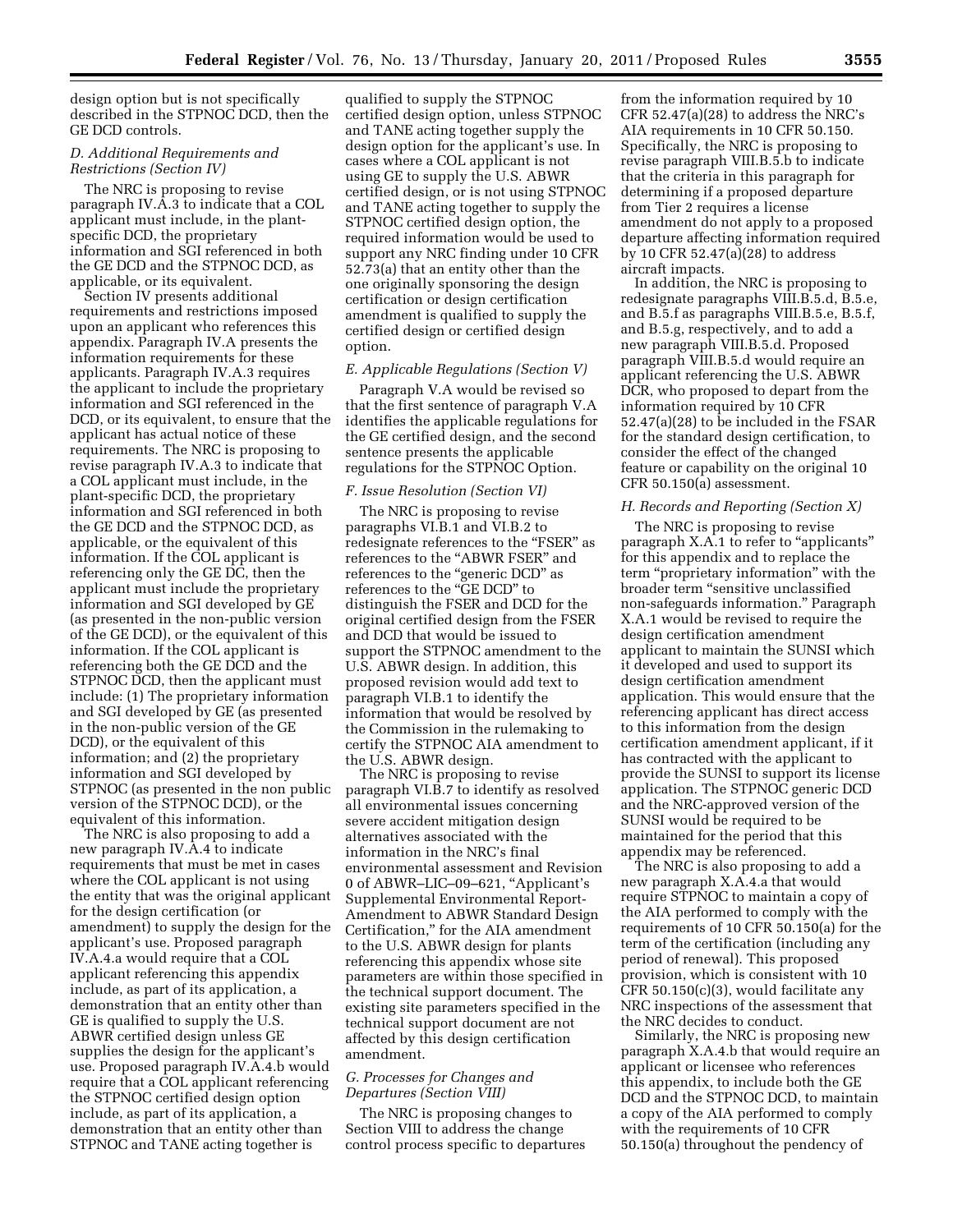the application and for the term of the license (including any period of renewal). This provision is consistent with 10 CFR 50.150(c)(4). For all applicants and licensees, the supporting documentation retained onsite should describe the methodology used in performing the assessment, including the identification of potential design features and functional capabilities to show that the acceptance criteria in 10 CFR 50.150(a)(1) would be met.

## **V. Agreement State Compatibility**

Under the ''Policy Statement on Adequacy and Compatibility of

Agreement States Programs,'' approved by the Commission on June 20, 1997, and published in the **Federal Register**  (62 FR 46517; September 3, 1997), this rule is classified as compatibility ''NRC.'' Compatibility is not required for Category ''NRC'' regulations. The NRC program elements in this category are those that relate directly to areas of regulation reserved to the NRC by the AEA or the provisions of this chapter. Although an Agreement State may not adopt program elements reserved to the NRC, it may wish to inform its licensees of certain requirements by a mechanism

that is consistent with the particular State's administrative procedure laws. Category ''NRC'' regulations do not confer regulatory authority on the State.

#### **VI. Availability of Documents**

The NRC is making the documents identified below available to interested persons through one or more of the following methods, as indicated. To access documents related to this action, *see* Section I, ''Submitting Comments and Accessing Information'' of this document.

| Document                                                                                                                                  | <b>PDR</b> | Web          | <b>ADAMS</b>                  |
|-------------------------------------------------------------------------------------------------------------------------------------------|------------|--------------|-------------------------------|
| SECY-10-0142, "Proposed Rule-U.S. Advanced Boiling Water Reactor<br>Aircraft Impact Design Certification Amendment".                      | X          | x            | ML102100129                   |
| STPNOC Application to Amend the Design Certification Rule for the U.S.<br>ABWR.                                                           | X          | x            | ML092040048                   |
| South Texas Project, Units 3 and 4, Combined License Application                                                                          | X          | $\mathsf{x}$ | ML072850066                   |
| March 3, 2010, letter from Toshiba to NRC stating that Toshiba intends to<br>seek renewal of the U.S. ABWR design certification.          | x          |              | ML100710026                   |
|                                                                                                                                           | X          | x            | Official version is hard copy |
| ABWR STP AIA Amendment Design Control Document, Revision 3 (public<br>version).                                                           | x          | x            | ML102870017                   |
| Applicant's Supplemental Environmental Report—Amendment to the<br>ABWR Standard Design Certification.                                     | x          | x            | ML093170455                   |
| Final Safety Evaluation Report for the STPNOC Amendment to the ABWR<br>Design Certification.                                              | X          | $\mathsf{x}$ | ML102710198                   |
| NRC's Final Environmental Assessment Relating to the Certification of the<br>U.S. ABWR (Attachment 2 of SECY 96-077).                     | X          | X            | ML003708129                   |
| Revision 1 of the Technical Support Document for the U.S. ABWR, Decem-<br>ber 1994.                                                       | x          |              | ML100210563                   |
| Environmental Assessment by the U.S. NRC Relating to the Certification of<br>the STPNOC Amendment to the U.S. ABWR Standard Plant Design. | x          |              | ML103470203                   |
| NUREG-1503, "Final Safety Evaluation Report Related to the Certification<br>of the Advanced Boiling Water Reactor Design".                | x          | $\mathsf{x}$ | ML080670592                   |
| NUREG-1503, Supplement 1, "Final Safety Evaluation Report Related to<br>the Certification of the Advanced Boiling Water Reactor Design".  | X          | $\mathsf{x}$ | ML080710134                   |
|                                                                                                                                           | x          |              | ML003761550                   |

11The regulatory history of the NRC's design certification reviews is a package of documents that is available in NRC's PDR and ADAMS. This history spans the period during which the NRC simultaneously developed the regulatory standards for reviewing these designs and the form and content of the rules that certified the designs.

## **VII. Procedures for Access to Sensitive Unclassified Non-Safeguards Information for Preparation of Comments on the Proposed Amendment to the U.S. ABWR Design Certification**

This section contains instructions regarding how interested persons who wish to comment on the proposed design certification amendment may request access to documents containing SUNSI to prepare their comments.

## *Submitting a Request to the NRC*

Within 10 days after publication of this document, an individual or entity (thereinafter, the "requester") may request access to such information. Requests for access to SUNSI submitted more than 10 days after publication of this document will not be considered absent a showing of good cause for the

late filing explaining why the request could not have been filed earlier.

The requester shall submit a letter requesting permission to access SUNSI to the Office of the Secretary, U.S. Nuclear Regulatory Commission, Attention: Rulemakings and Adjudications Staff, Washington, DC 20555–0001. The expedited delivery or courier mail address is: Office of the Secretary, U.S. Nuclear Regulatory Commission, Attention: Rulemakings and Adjudications Staff, 11555 Rockville Pike, Rockville, Maryland 20852. The e-mail address for the Office of the Secretary is

*[rulemaking.comments@nrc.gov.](mailto:rulemaking.comments@nrc.gov)* The requester must send a copy of the request to the design certification applicant at the same time as the original transmission to the NRC using the same method of transmission.

Copies of the request to the applicant must be sent to Mr. Scott M. Head, Regulatory Affairs Manager, South Texas Project Nuclear Operating Company, P.O. Box 289, Wadsworth, TX 77483, or to *[smhead@STPEGS.com.](mailto:smhead@STPEGS.com)* For purposes of complying with this requirement, a "request" includes all the information required to be submitted to the NRC as presented in this section.

The request must include the following information:

1. The name of this design certification amendment at the top of the first page of the request, and a citation to this document.

2. The name, address, and e-mail or FAX number of the requester. If the requester is an entity, the name of the individual(s) to whom access is to be provided, then the address and e-mail or FAX number for each individual, and a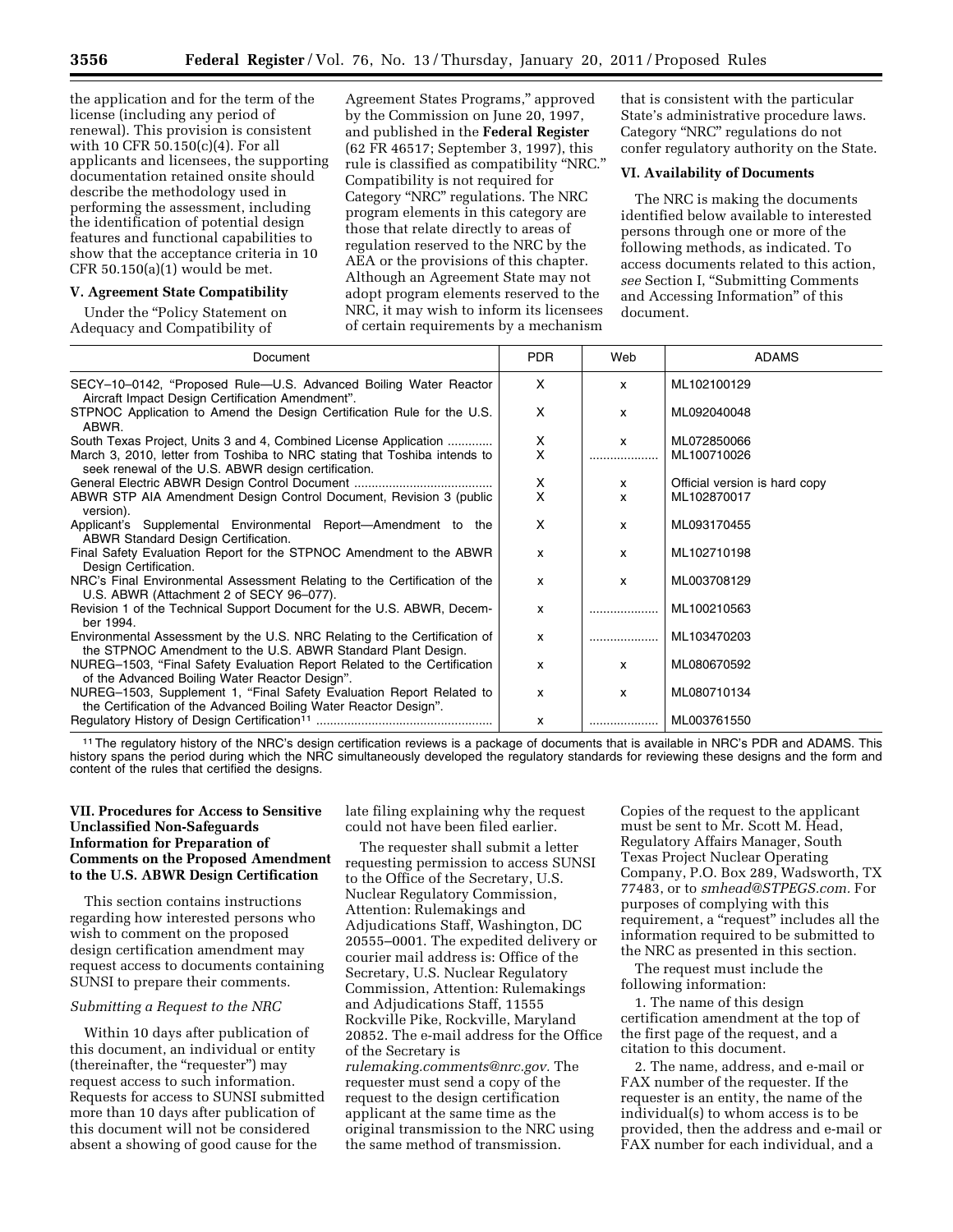statement of the authority granted by the entity to each individual to review the information and to prepare comments on behalf of the entity must be provided. If the requester is relying upon another individual to evaluate the requested SUNSI and prepare comments, then the name, affiliation, address, and e-mail or FAX number for that individual must be provided.

3. The requester's need for the information to prepare meaningful comments on the proposed design certification must be demonstrated. Each of the following areas must be addressed with specificity.

(a) The specific issue or subject matter on which the requester wishes to comment;

(b) An explanation why information which is publicly available, including the publicly available versions of the application and design control document, and information on the NRC's docket for the design certification application is insufficient to provide the basis for developing meaningful comment on the proposed design certification with respect to the issue or subject matter described previously in paragraph 3(a); and

(c) Information demonstrating that the individual to whom access is to be provided has the technical competence (demonstrable knowledge, skill, experience, education, training or certification) to understand and use (or evaluate) the requested information in order to develop meaningful comments on the proposed design certification with respect to the issue or subject matter described in paragraph 3(a) above.

4. Based on an evaluation of the information submitted under paragraph 3 of this section, the NRC staff will determine within 10 days of receipt of the written access request whether the requester has established a legitimate need for the SUNSI access requested.

5. If the NRC staff determines that the requester has established a legitimate need for access to SUNSI, the NRC staff will notify the requester in writing that access to SUNSI has been granted.

The written notification to the requester will contain instructions on how the requester may obtain copies of the requested documents, and any other conditions that may apply to access to those documents. These conditions will include, but are not necessarily limited to, the signing of a protective order presenting terms and conditions to prevent the unauthorized or inadvertent disclosure of SUNSI by each individual who will be granted access to SUNSI. Claims that the provisions of such a protective order have not been complied with may be filed by calling NRC's tollfree safety hotline at 1–800–695–7403. Please note that calls to this number are not recorded between the hours of 7 a.m. to 5 p.m. Eastern Time. However, calls received outside these hours are answered by the Incident Response Operations Center on a recorded line. Claims may also be filed via e-mail to *NRO*\_*[Allegations@nrc.gov,](mailto:NRO_Allegations@nrc.gov)* or may be sent in writing to the U.S. Nuclear Regulatory Commission, Attention: N. Rivera-Feliciano, Mail Stop T7–D24, Washington, DC 20555–0001.

6. Any comments in this rulemaking proceeding that are based upon the disclosed SUNSI must be filed by the requester no later than 25 days after receipt of (or access to) that information, or the close of the public comment period, whichever is later. The commenter must comply with the NRC requirements regarding the submission of SUNSI to the NRC when submitting comments to the NRC (including marking and transmission requirements).

7. Review of Denials of Access. (a) If the request for access to SUNSI is denied by the NRC staff, the staff shall promptly notify the requester in writing, briefly stating the reason or reasons for the denial.

(b) Appeals from a denial of access must be made to the Executive Director for Operations (EDO) in accordance with 10 CFR 9.29. The decision of the EDO constitutes final agency action, as provided in 10 CFR 9.29(d).

#### **VIII. Plain Language**

The Presidential memorandum 'Plain Language in Government Writing'' published on June 10, 1998 (63 FR 31883), directed that the Government's documents be in clear and accessible language. The NRC requests comments on the proposed rule specifically with respect to the clarity and effectiveness of the language used. Comments should be sent to the NRC as explained in the **ADDRESSES** heading of this document.

#### **IX. Voluntary Consensus Standards**

The National Technology and Transfer Act of 1995 (Act), Public Law 104–113, requires that Federal agencies use technical standards that are developed or adopted by voluntary consensus standards bodies unless using such a standard is inconsistent with applicable law or is otherwise impractical. The NRC proposes to approve the AIA amendment to the U.S. ABWR standard plant design for use in nuclear power plant licensing under 10 CFR part 50 or 52. Design certifications (and amendments thereto) are not generic rulemakings establishing a

generally applicable standard with which all 10 CFR Parts 50 and 52 nuclear power plant licensees must comply. Design certifications (and amendments thereto) are Commission approvals of specific nuclear power plant designs by rulemaking. Furthermore, design certifications (and amendments thereto) are initiated by an applicant for rulemaking, rather than by the NRC. For these reasons, the NRC concludes that the Act does not apply to this proposed rule.

## **X. Finding of No Significant Environmental Impact: Availability**

The Commission has determined under NEPA, and the Commission's regulations in Subpart A, ''National Environmental Policy Act; Regulations Implementing Section 102(2)," of 10 CFR part 51, ''Environmental Protection Regulations for Domestic Licensing and Related Regulatory Functions,'' that this proposed design certification rule, if adopted, would not be a major Federal action significantly affecting the quality of the human environment and, therefore, an environmental impact statement (EIS) is not required. The basis for this determination, as documented in the draft environmental assessment (EA), is that that the Commission has made a generic determination under 10 CFR 51.32(b)(2) that there is no significant environmental impact associated with the issuance of an amendment to a design certification.

This amendment to 10 CFR part 52 would not authorize the siting, construction, or operation of a facility using the AIA amendment to the U.S. ABWR design; it would only codify the AIA amendment to the U.S. ABWR design in a rule. The NRC will evaluate the environmental impacts and issue an EIS as appropriate under NEPA as part of the application for the construction and operation of a facility referencing the AIA amendment to the U.S. ABWR design certification rule.

In addition, as part of the draft EA for the AIA amendment to the U.S. ABWR design, the NRC reviewed STPNOC's evaluation of various design alternatives to prevent and mitigate severe accidents in Revision 0 of ABWR–LIC–09–621, ''Applicant's Supplemental Environmental Report-Amendment to ABWR Standard Design Certification.'' According to 10 CFR 51.30(d), an EA for a design certification amendment is limited to the consideration of whether the design change which is the subject of the proposed amendment renders a severe accident mitigation design alternative (SAMDA) previously rejected in the earlier EA to become cost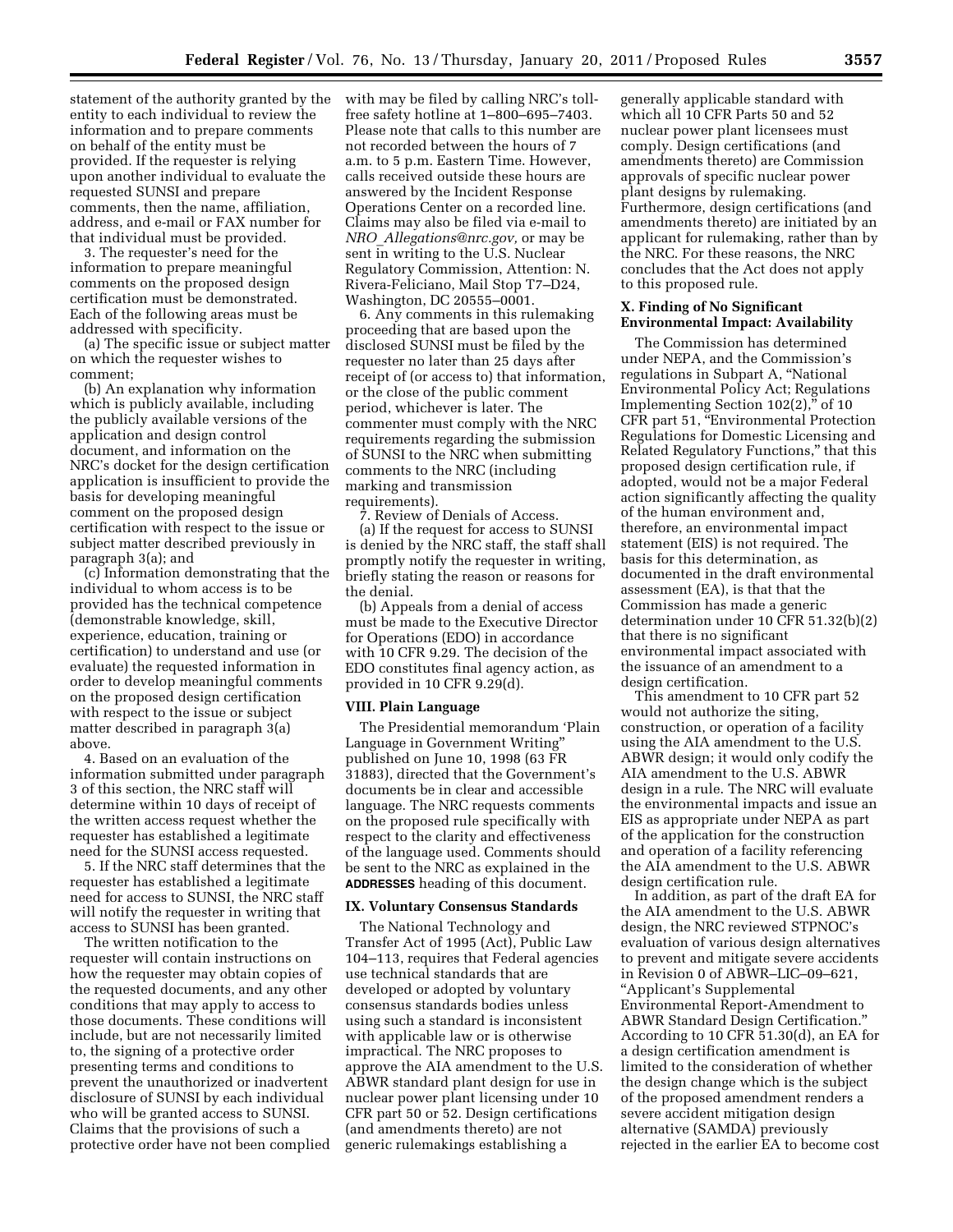beneficial, or results in the identification of new SAMDAs, in which case the costs and benefits of new SAMDAs and the bases for not incorporating new SAMDAs in the design certification must be addressed. Based upon review of STPNOC's evaluation, the Commission concludes that the proposed design changes (1) do not cause a SAMDA previously rejected in the environmental assessment for the original U.S. ABWR design certification to become cost-beneficial; and (2) do not result in the identification of any new SAMDAs that could become cost beneficial.

The Commission is requesting comment on the draft EA. As provided in 10 CFR 51.31(b), comments on the draft EA will be limited to the consideration of SAMDAs as required by 10 CFR 51.30(d). The Commission will prepare a final EA following the close of the comment period for the proposed standard design certification. If a final rule is issued, all environmental issues concerning SAMDAs associated with the information in the final EA and Revision 0 of ABWR–LIC–09–621, ''Applicant's Supplemental Environmental Report-Amendment to ABWR Standard Design Certification,'' will be considered resolved for plants referencing the AIA amendment to the U.S. ABWR design whose site parameters are within those specified in Revision 1 of the technical support document for the U.S. ABWR, dated December 1994. The existing site parameters specified in the technical support document are not affected by this design certification amendment.

The draft EA, upon which the Commission's finding of no significant impact is based, and the STPNOC DCD are available for examination and copying at the NRC's Public Document Room (PDR), One White Flint North, 11555 Rockville Pike, Room O1–F21, Rockville, Maryland 20852.

#### **XI. Paperwork Reduction Act Statement**

This proposed rule contains new or amended information collection requirements that are subject to the Paperwork Reduction Act of 1995 (44 U.S.C. 3501 *et seq.*). This rule has been submitted to the Office of Management and Budget (OMB) for review and approval of the information collection requirements.

*Type of submission, new or revision:*  Revision.

*The title of the information collection:*  10 CFR part 52, Advanced Boiling Water Reactor Aircraft Impact Design Certification Amendment.

*The form number if applicable:* N/A. *How often the collection is required:*  On occasion. Reports required under 10 CFR part 52, Appendix A, paragraph IV.A.4, are collected and evaluated once, when licensing action is sought on a combined license application referencing the U.S. ABWR design and the combined license applicant is not using the entity that was the original applicant for the design certification, or amendment, to supply the design for the license applicant's use.

*Who will be required or asked to report:* Combined license applicants.

*An estimate of the number of annual responses:* 2 (0 annual responses plus 2 recordkeepers).

*The estimated number of annual respondents:* 2.

*An estimate of the total number of hours needed annually to complete the requirement or request:* 6 hours (0 hours reporting and 6 hours recordkeeping).

*Abstract:* The NRC proposes to amend its regulations to certify an amendment to the U.S. ABWR standard plant design to comply with 10 CFR 50.150, ''Aircraft Impact Assessment.'' This action will allow applicants or licensees intending to construct and operate a U.S. ABWR to comply with 10 CFR 50.150 by referencing the amended DCR.

The NRC is seeking public comment on the potential impact of the information collections contained in this proposed rule (or proposed policy statement) and on the following issues:

1. Is the proposed information collection necessary for the proper performance of the functions of the NRC, including whether the information will have practical utility?

2. Is the estimate of burden accurate? 3. Is there a way to enhance the quality, utility, and clarity of the information to be collected?

4. How can the burden of the information collection be minimized, including the use of automated collection techniques?

A copy of the OMB clearance package may be viewed free of charge at the NRC's PDR, One White Flint North, 11555 Rockville Pike, Room O1–F21, Rockville, Maryland 20852. The OMB clearance package and rule are available at the NRC worldwide Web site: *[http://www.nrc.gov/public-involve/doc](http://www.nrc.gov/public-involve/doc-comment/omb/index.html)[comment/omb/index.html](http://www.nrc.gov/public-involve/doc-comment/omb/index.html)* for 60 days after the signature date of this notice.

Send comments on any aspect of these proposed information collections, including suggestions for reducing the burden and on the above issues, by February 22, 2011 to the Information Services Branch (T5–F52), U.S. Nuclear Regulatory Commission, Washington, DC 20555–0001, or by Internet

electronic mail to

*[INFOCOLLECTS.Resource@NRC.GOV](mailto:INFOCOLLECTS.Resource@NRC.GOV)*  and to the Desk Officer, Christine Kymn, Office of Information and Regulatory Affairs, NEOB–10202, (3150–0151), Office of Management and Budget, Washington, DC 20503. Comments on the proposed information collection may also be submitted via the Federal eRulemaking Portal *[http://](http://www.regulations.gov)  [www.regulations.gov,](http://www.regulations.gov)* Docket ID NRC– 2010–0134. Comments received after this date will be considered if it is practical to do so, but assurance of consideration cannot be given to comments received after this date. You may also e-mail comments to *Christine*\_*J.*\_*[Kymn@omb.eop.gov](mailto:Christine_J._Kymn@omb.eop.gov)* or comment by telephone at 202–395–4638

#### *Public Protection Notification*

The NRC may not conduct or sponsor, and a person is not required to respond to, a request for information or an information collection requirement unless the requesting document displays a currently valid OMB control number.

## **XII. Regulatory Analysis**

The NRC has not prepared a regulatory analysis for this proposed rule. The NRC prepares regulatory analyses for rulemakings that establish generic regulatory requirements applicable to all licensees. Design certifications (and amendments thereto) are not generic rulemakings in the sense that design certifications (and amendments thereto) do not establish standards or requirements with which all licensees must comply. Rather, design certifications (and amendments thereto) are Commission approvals of specific nuclear power plant designs by rulemaking, which then may be voluntarily referenced by applicants for COLs. Furthermore, design certification rulemakings are initiated by an applicant for a design certification (or amendments thereto), rather than the NRC. Preparation of a regulatory analysis in this circumstance would not be useful because the design to be certified is proposed by the applicant rather than the NRC. For these reasons, the Commission concludes that preparation of a regulatory analysis is neither required nor appropriate.

## **XIII. Regulatory Flexibility Act Certification**

Under the Regulatory Flexibility Act (5 U.S.C. 605(b)), the Commission certifies that this rule would not, if promulgated, have a significant economic impact on a substantial number of small entities. This proposed rule provides for certification of an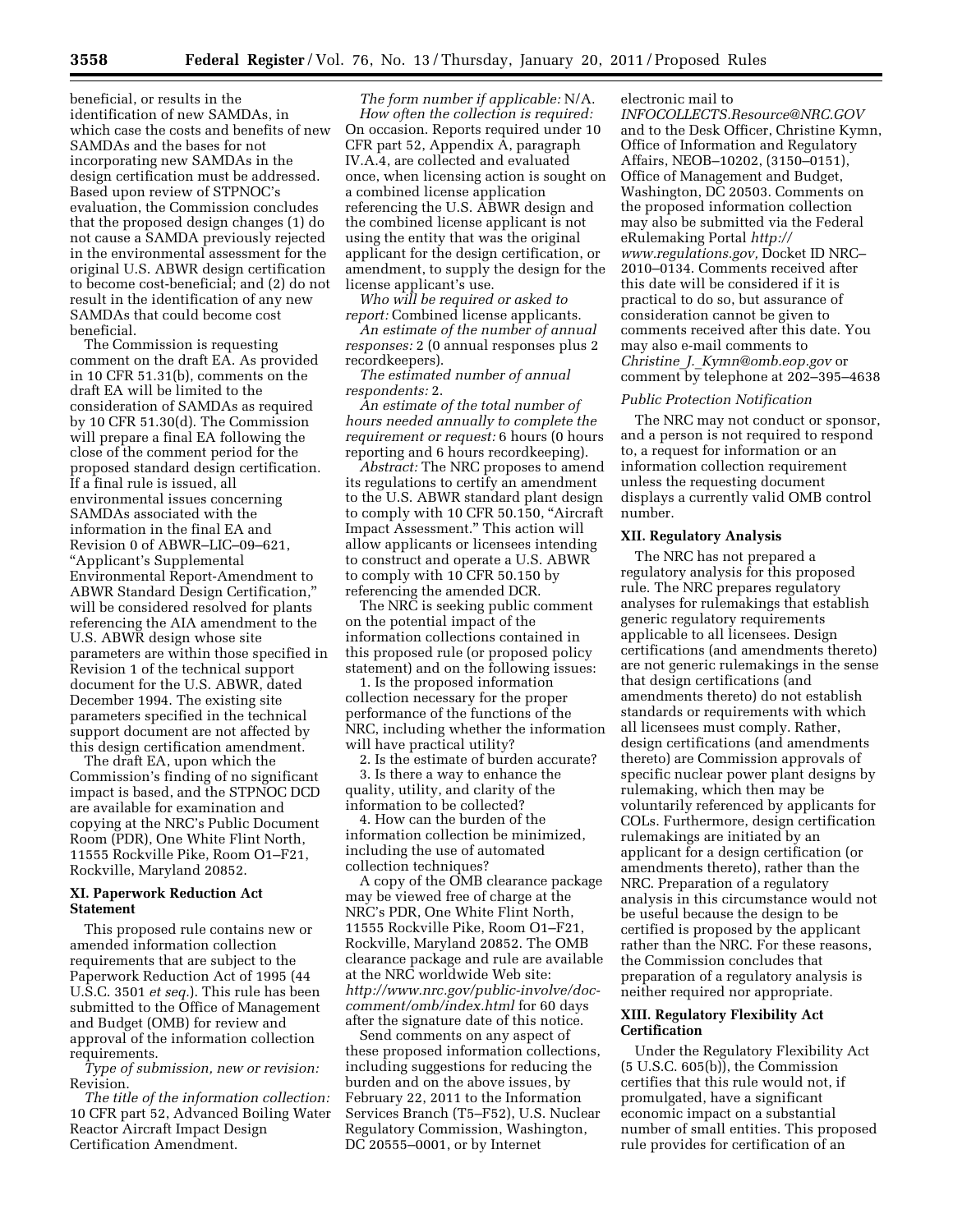amendment to a nuclear power plant design. Neither the design certification amendment applicant, nor prospective nuclear power plant licensees who reference this design certification rule, fall within the scope of the definition of ''small entities'' presented in the Regulatory Flexibility Act, or the size standards established by the NRC (10 CFR 2.810). Thus, this rule does not fall within the purview of the Regulatory Flexibility Act.

### **XIV. Backfitting**

The Commission has determined that this proposed rule does not constitute a backfit as defined in the backfit rule (10 CFR 50.109) because this design certification amendment does not impose new or changed requirements on existing 10 CFR part 50 licensees, nor does it impose new or changed requirements on existing DCRs in Appendices A through D of 10 CFR part 52. Therefore, a backfit analysis was not prepared for this rule.

The proposed rule does not constitute backfitting as defined in the backfit rule (10 CFR 50.109) with respect to either operating licenses under 10 CFR part 50 because there are no operating licenses referencing this design certification rule. The proposed rule does not constitute backfitting as defined in the backfit rule or otherwise impose requirements inconsistent with the applicable finality requirements under 10 CFR part 52 (10 CFR 52.63, 52.83 and 52.98) because: (i) There are no COLs issued by the NRC referencing this rule, and (ii) neither the backfit rule nor the finality provisions in 10 CFR part 52 protect COL applicants from changes in NRC requirements which may occur during the pendency of their application before the NRC.

The proposed rule is not inconsistent with the finality requirements in 10 CFR 52.63 as applied to COLs. The proposed rule would establish an option to the existing design certification rule which addresses the requirements of the AIA rule. A COL referencing the U.S. ABWR design certification rule may voluntarily choose to select the STPNOC option, or may choose to reference the U.S. ABWR design without selecting the STPNOC option.

The AIA rule itself mandated that the U.S. ABWR DCR be revised (either during the DCR's current term or no later than its renewal) to address the requirements of the AIA rule. The AIA rule may therefore be regarded as inconsistent with applicable finality provisions in 10 CFR part 52 and Section VI of the U.S. ABWR DCR. However, the NRC provided an administrative exemption from these

finality requirements when the final AIA rule was issued. *See* 74 FR 28112; June 12, 2009, at 28143–45. Accordingly, the NRC has already addressed the backfitting implications of applying the AIA rule to the U.S. ABWR.

Because the proposed rule does not constitute backfitting and is not otherwise inconsistent with finality provisions in 10 CFR part 52, the NRC has not prepared a backfit analysis or documented evaluation for this rule.

#### **List of Subjects in 10 CFR Part 52**

Administrative practice and procedure, Antitrust, Backfitting, Combined license, Early site permit, Emergency planning, Fees, Incorporation by reference, Inspection, Limited work authorization, Nuclear power plants and reactors, Probabilistic risk assessment, Prototype, Reactor siting criteria, Redress of site, Reporting and recordkeeping requirements, Standard design, Standard design certification.

For the reasons set out in the preamble and under the authority of the Atomic Energy Act of 1954, as amended; the Energy Reorganization Act of 1974, as amended; and 5 U.S.C. 553; the NRC is proposing to adopt the following amendments to 10 CFR part 52.

## **PART 52—LICENSES, CERTIFICATIONS, AND APPROVALS FOR NUCLEAR POWER PLANTS**

1. The authority citation for 10 CFR part 52 continues to read as follows:

**Authority:** Secs. 103, 104, 161, 182, 183, 186, 189, 68 Stat. 936, 948, 953, 954, 955, 956, as amended, sec. 234, 83 Stat. 444, as amended (42 U.S.C. 2133, 2201, 2232, 2233, 2236, 2239, 2282); secs. 201, 202, 206, 88 Stat. 1242, 1244, 1246, as amended (42 U.S.C. 5841, 5842, 5846); sec. 1704, 112 Stat. 2750 (44 U.S.C. 3504 note); Energy Policy Act of 2005, Pub. L. 109–58, 119 Stat. 594 (2005), secs. 147 and 149 of the Atomic Energy Act.

- 2. In Appendix A to 10 CFR part 52:
- a. Section I is revised;
- b. Section II, paragraph A is revised; c. Section III is revised;

d. Section IV, paragraph A.3, is revised and paragraph A.4 is added;

e. Section V, paragraph A is revised; f. Section VI, paragraphs B and E are revised;

g. Section VIII, paragraph B.5.b is revised, paragraphs B.5.d, e, and f, are redesignated as paragraphs B.5.e, f, and g, respectively, and new paragraph B.5.d is added; and

h. Section X, paragraph A.1 is revised and paragraph A.4 is added.

The revisions and additions read as follows:

## **Appendix A to Part 52—Design Certification Rule for the U.S. Advanced Boiling Water Reactor**

#### **I. Introduction**

Appendix A constitutes the standard design certification for the U.S. Advanced Boiling Water Reactor (ABWR) design, in accordance with 10 CFR part 52, subpart B. The applicant for the original certification of the U.S. ABWR design was GE Nuclear Energy (GE). The applicant for the amendment to the U.S. ABWR design to address the requirements in 10 CFR 50.150, ''Aircraft impact assessment,'' (AIA rule) is the South Texas Project Nuclear Operating Company (STPNOC).

#### **II. Definitions**

A. *Generic design control document (generic DCD)* means either or both of the documents containing the Tier 1 and Tier 2 information and generic technical specifications that are incorporated by reference into this appendix.

## \* \* \* \* \* **III. Scope and Contents**

A.1. Tier 1, Tier 2, and the generic technical specifications in the U.S. ABWR Design Control Document, GE Nuclear Energy, Revision 4 dated March 1997 (GE DCD), are approved for incorporation by reference by the Director of the Office of the Federal Register in accordance with 5 U.S.C. 552(a) and 1 CFR part 51. Copies of the generic DCD may be obtained from the National Technical Information Service, 5285 Port Royal Road, Springfield, Virginia 22161. A copy is available for examination and copying at the NRC Public Document Room (PDR) located at One White Flint North, 11555 Rockville Pike, Room O–1 F21, Rockville, Maryland. Copies are also available for examination at the NRC Library located at Two White Flint North, 11545 Rockville Pike, Rockville, Maryland, and the Office of the Federal Register, 800 North Capitol Street, NW., Suite 700, Washington, DC.

2. Tier 1 and Tier 2 information in the ABWR STP Aircraft Impact Assessment Amendment Design Control Document (Revision 3, dated September 23, 2010) (STPNOC DCD), is approved for incorporation by reference by the Director of the Office of the Federal Register under 5 U.S.C. 552(a) and 1 CFR part 51. Copies of the generic DCD may be obtained from the Regulatory Affairs Manager, South Texas Project Nuclear Operating Company, P.O. Box 289, Wadsworth, Texas 77483. A copy of the generic DCD is also available for examination and copying at the NRC PDR, Room O1–F21, One White Flint North, 11555 Rockville Pike, Rockville, Maryland 20852. Copies are available for examination at the NRC Library, Two White Flint North, 11545 Rockville Pike, Rockville, Maryland 20852, telephone (301) 415–5610, e-mail *[LIBRARY.RESOURCE@NRC.GOV.](mailto:LIBRARY.RESOURCE@NRC.GOV)* The generic DCD can also be viewed on the Federal Rulemaking Web site *[http://](http://www.regulations.gov) [www.regulations.gov](http://www.regulations.gov)* by searching for documents filed under Docket ID NRC–2010– 0134 or in the NRC's Electronic Reading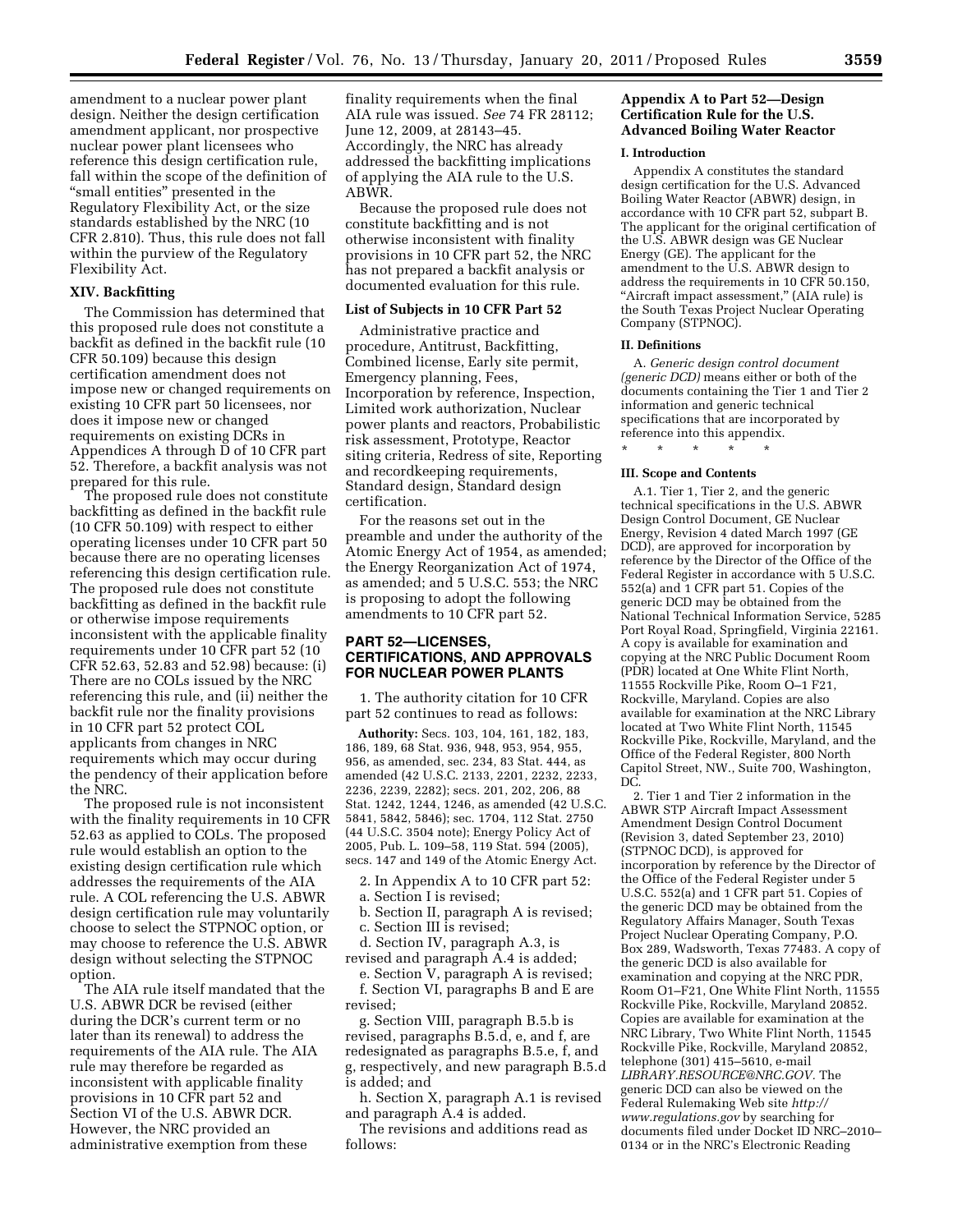Room at *[http://www.nrc.gov/reading-rm/](http://www.nrc.gov/reading-rm/adams.html) [adams.html](http://www.nrc.gov/reading-rm/adams.html)* by searching under ADAMS Accession No. ML102870017. All approved material is also available for inspection at the National Archives and Records Administration (NARA). For information on the availability of this material at NARA, call 202–741–6030, or go to *[http://](http://www.archives.gov/federal-register/cfr/ibr-locations.html) [www.archives.gov/federal-register/cfr/ibr](http://www.archives.gov/federal-register/cfr/ibr-locations.html)[locations.html.](http://www.archives.gov/federal-register/cfr/ibr-locations.html)* 

B. An applicant or licensee referencing this appendix, in accordance with Section IV of this appendix, shall incorporate by reference and comply with the requirements of this appendix, including Tier 1, Tier 2, and the generic technical specifications except as otherwise provided in this appendix. An applicant or licensee referencing this appendix may reference either the GE DCD, or both the GE DCD and the STPNOC DCD. An applicant referencing this appendix shall indicate in its application and in all necessary supporting documentation which of these two options it is implementing.

Conceptual design information, as set forth in the generic DCD, and the ''Technical Support Document for the ABWR'' are not part of this appendix. Tier 2 references to the probabilistic risk assessment (PRA) in the ABWR standard safety analysis report do not incorporate the PRA into Tier 2.

C. If there is a conflict between Tier 1 and Tier 2 of a DCD, then Tier 1 controls.

D. If there is a conflict between the generic DCD and the application for design certification of the U.S. ABWR design, NUREG–1503, ''Final Safety Evaluation Report related to the Certification of the Advanced Boiling Water Reactor Design'' (ABWR FSER), and Supplement No. 1, or NUREG–XXXX ''Final Safety Evaluation Report related to the Certification of the AIA Amendment to the ABWR Design'' (AIA FSER), then the generic DCD controls.

E. If there is a conflict between the design as described in the GE DCD and a design matter which implements the STPNOC certified design option but is not specifically described in the STPNOC DCD, then the GE DCD controls.

F. Design activities for structures, systems, and components that are wholly outside the scope of this appendix may be performed using site characteristics, provided the design activities do not affect the DCD or conflict with the interface requirements.

#### **IV. Additional Requirements and Restrictions**

 $A. * * * *$ 

3. Include, in the plant-specific DCD, the sensitive unclassified non-safeguards information (including proprietary information) and safeguards information referenced in the GE DCD and the STPNOC DCD, as applicable.

4.a. Include, as part of its application, a demonstration that an entity other than GE Nuclear Energy is qualified to supply the U.S. ABWR certified design unless GE Nuclear Energy supplies the design for the applicant's use.

b. For an applicant referencing the STPNOC certified design option, include, as part of its application, a demonstration that an entity other than STPNOC and TANE

acting together is qualified to supply the STPNOC certified design option, unless STPNOC and TANE acting together supply the design option for the applicant's use. \* \* \* \* \*

#### **V. Applicable Regulations**

A.1. Except as indicated in paragraph B of this section, the regulations that apply to the U.S. ABWR design as contained in the GE DCD are in 10 CFR Parts 20, 50, 73, and 100, codified as of May 2, 1997, that are applicable and technically relevant, as described in the FSER (NUREG–1503) and Supplement No. 1.

2. Except as indicated in paragraph B of this section, the regulations that apply to the U.S. ABWR design as contained in the STPNOC DCD are in 10 CFR Parts 50, and 52, codified as of [date final rule published in the **Federal Register**], that are applicable and technically relevant, as described in the FSER on the STPNOC amendment addressing the AIA rule (NUREG–XXXX). \* \* \* \* \*

## **VI. Issue Resolution**

\* \* \* \* \* B. The Commission considers the following matters resolved within the meaning of 10 CFR 52.63(a)(5) in subsequent proceedings for issuance of a combined license, amendment of a combined license, or renewal of a combined license, proceedings held under 10 CFR 52.103, and enforcement proceedings involving plants referencing this appendix:

1. All nuclear safety issues, except for the generic technical specifications and other operational requirements, associated with the information in the ABWR FSER and Supplement No. 1, Tier 1, Tier 2 (including referenced information which the context indicates is intended as requirements), and the rulemaking record for the original certification of the U.S. ABWR design and all nuclear safety issues, except for other operational requirements associated with the information in the AIA FSER, Tier 1, Tier 2 (including referenced information which the context indicates is intended as requirements), and the rulemaking record for certification of the AIA amendment to the U.S. ABWR design;

2. All nuclear safety and safeguards issues associated with the referenced sensitive unclassified non-safeguards information (including proprietary information) and safeguards information which, in context, are intended as requirements in the GE DCD and the STPNOC DCD;

3. All generic changes to the DCD under and in compliance with the change processes in Sections VIII.A.1 and VIII.B.1 of this appendix;

4. All exemptions from the DCD under and in compliance with the change processes in Sections VIII.A.4 and VIII.B.4 of this appendix, but only for that plant;

5. All departures from the DCD that are approved by license amendment, but only for that plant;

6. Except as provided in paragraph VIII.B.5.f of this appendix, all departures from Tier 2 pursuant to and in compliance with the change processes in paragraph

VIII.B.5 of this appendix that do not require prior NRC approval, but only for that plant;

7. All environmental issues concerning severe accident mitigation design alternatives associated with the information in the NRC's final environmental assessment for the U.S. ABWR design and Revision 1 of the technical support document for the U.S. ABWR, dated December 1994, and for the NRC's final environmental assessment and Revision 0 of ABWR–LIC–09–621, ''Applicant's Supplemental Environmental Report— Amendment to ABWR Standard Design Certification,'' for the AIA amendment to the U.S. ABWR design for plants referencing this appendix whose site parameters are within those specified in the technical support document.

\* \* \* \* \*

E. The NRC will specify at an appropriate time the procedures to be used by an interested person who wishes to review sensitive, unclassified non-safeguards information (SUNSI) (including proprietary information<sup>1</sup>), or Safeguards Information (SGI) for the U.S. ABWR certified design (including the STPNOC option), for the purpose of participating in the hearing required by 10 CFR 52.85, the hearing provided under 10 CFR 52.103, or in any other proceeding relating to this appendix in which interested persons have a right to request an adjudicatory hearing.

#### **VIII. Processes for Changes and Departures**

\* \* \* \* \*

\* \* \* \* \*

- B. \* \* \*
- $\frac{1}{5}$ . \* \* \*

b. A proposed departure from Tier 2, other than one affecting resolution of a severe accident issue identified in the plant-specific DCD or one affecting information required by 10 CFR 52.47(a)(28) to address 10 CFR 50.150, requires a license amendment if it would:

\* \* \* \* \*

d. If an applicant or licensee proposes to depart from the information required by 10 CFR 52.47(a)(28) to be included in the FSAR for the standard design certification, then the applicant or licensee shall consider the effect of the changed feature or capability on the original assessment required by 10 CFR 50.150(a). The applicant or licensee must also document how the modified design features and functional capabilities continue to meet the assessment requirements in 10 CFR 50.150(a)(1) in accordance with Section X of this appendix.

# \* \* \* \* \* **X. Records and Reporting**

## A. \* \* \*

1. The applicants for this appendix shall maintain a copy of the applicable generic DCD that includes all generic changes to Tier 1, Tier 2, and the generic technical specifications and other operational requirements. The applicants shall maintain

<sup>1</sup>Proprietary information includes trade secrets and commercial or financial information obtained from a person that are privileged or confidential (10 CFR 2.390 and 10 CFR part 9).